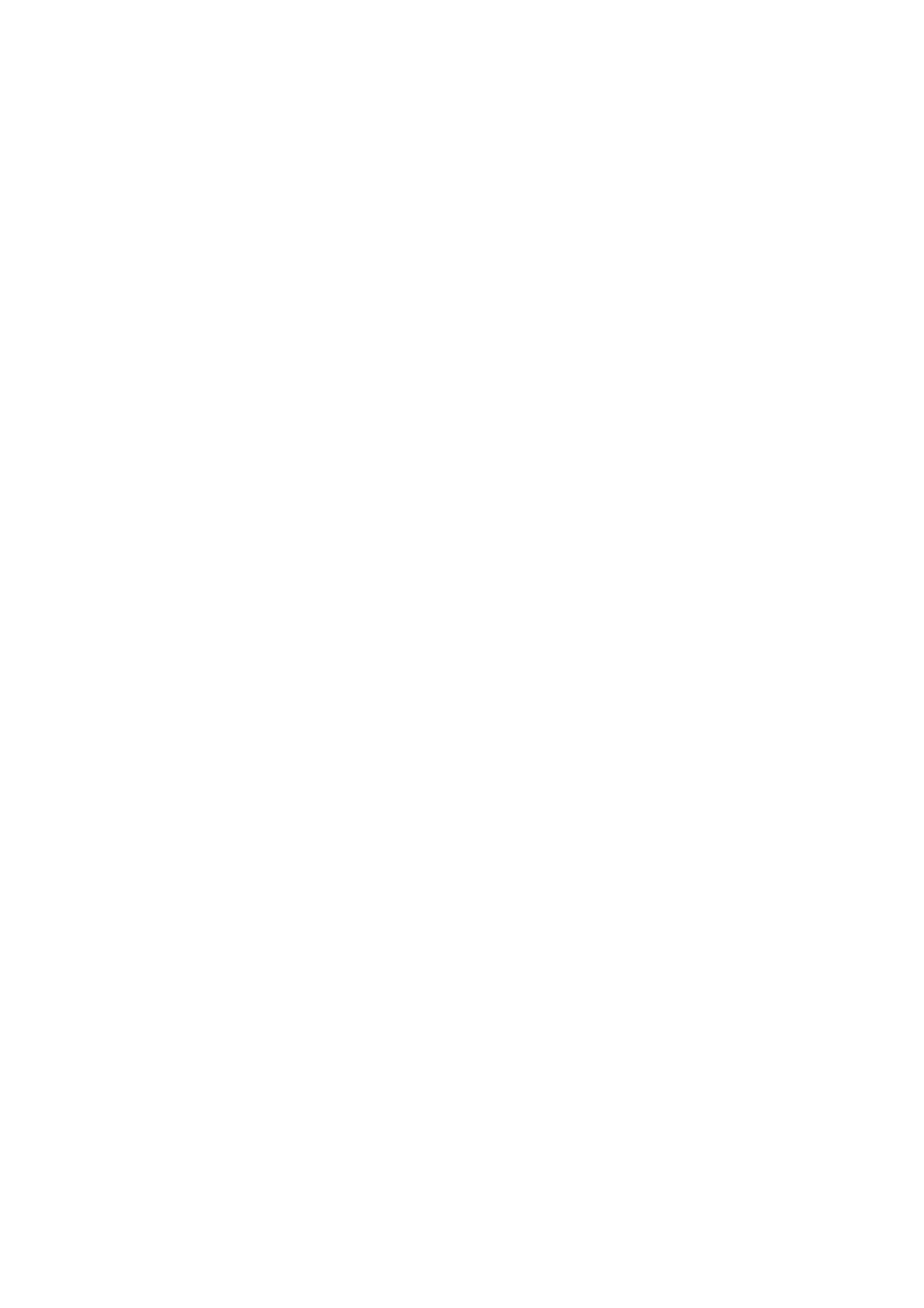# *BOARD OF DIRECTORS*

Salvatore Ligresti *Honorary Chairman*  Jonella Ligresti \* *Chairman* Giulia Maria Ligresti \* *Vice Chairman*  Massimo Pini \* *Vice Chairman*  Antonio Talarico \* *Vice Chairman*  Andrea Broggini Carmelo Caruso Mariella Cerutti Marocco Carlo d'Urso Vincenzo La Russa \* Gioacchino Paolo Ligresti\* Lia Lo Vecchio Siro Lombardini Enzo Mei Giuseppe Morbidelli Cosimo Rucellai Oreste Severgnini Salvatore Spiniello Oscar Zannoni

Managing Director and Chief Executive Officer

Secretary to the Board and to the Executive Committee

# *BOARD OF AUDITORS*

- Benito Giovanni Marino *Chairman* Giancarlo Mantovani *Auditor* Marco Spadacini *Auditor* Sergio Castellini *Alternate Auditor* Giorgio Di Giuliomaria *Alternate Auditor* Maria Luisa Mosconi *Alternate Auditor* 
	-

# *INDEPENDENT AUDITORS*

DELOITTE & TOUCHE S.p.A.

# *REPRESENTATIVE OF THE SAVINGS SHAREHOLDERS*

Sandro Quagliotti

# *GENERAL MANAGEMENT*

Fausto Marchionni

#### *\*Members of the Executive Committee*

The Chairman, Signora Jonella Ligresti and the Managing Director, Prof. Fausto Marchionni in addition to representing the company as stated in article 21 of the Company's bye-laws, shall be vested with all the powers of ordinary and extraordinary administration, to be used with a single signature and with the possibility of conferring mandates and powers of attorney, with the exception of the following exclusively: - transfer and/or purchase of immovables with a value greater than  $\epsilon$  10m for each transaction;

- transfer and/or purchase of shareholdings with a value greater than  $\epsilon$  25m for each transaction and controlling shareholdings;

- taking on financing at a sum greater than  $\epsilon$  50m for each transaction;

- issue of non-insurance guarantees in favour of third parties.

All the powers not already vested in the Chairman and Managing Director are conferred upon the Executive Committee, with the exception of those expressly reserved to the said Board by law or statute and without prejudice to the Board's exclusive competence for each resolution concerning transactions with related parties as identified by the Board.

The Board of Directors was appointed by the meeting on 29 April 2003.

The Board's term will end at the same time as that of the Board of Statutory Auditors, with the meeting to approve the accounts for 2005.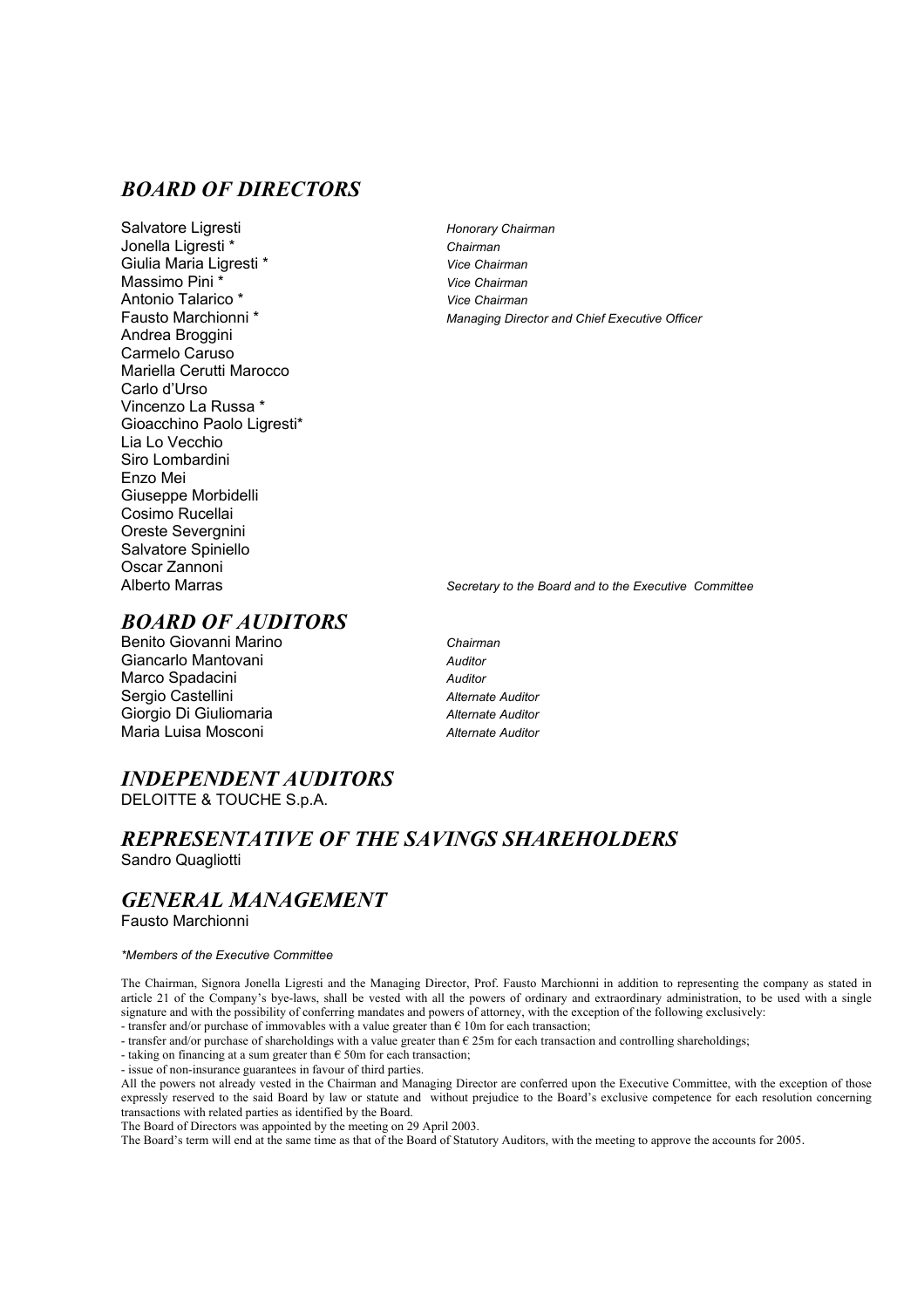# *Contents*

| <b>INTRODUCTION</b>                               | 5  |
|---------------------------------------------------|----|
| <b>BASIS OF CONSOLIDATION</b>                     | 7  |
| <b>TRANSITION TO IAS/IFRS</b>                     | 8  |
| <b>VALUATION CRITERIA</b>                         | 11 |
| <b>INFORMATION ON THE ASSETS</b>                  | 19 |
| ECONOMIC DATA                                     | 24 |
| MANAGEMENT AND COMMENTS                           | 25 |
| ASSETS AND FINANCIAL MANAGEMENT                   | 31 |
| OTHER INFORMATION                                 | 33 |
| SIGNIFICANT EVENTS OCCURRING<br>AFTER THE QUARTER | 34 |
| <b>BUSINESS OUTLOOK</b>                           | 35 |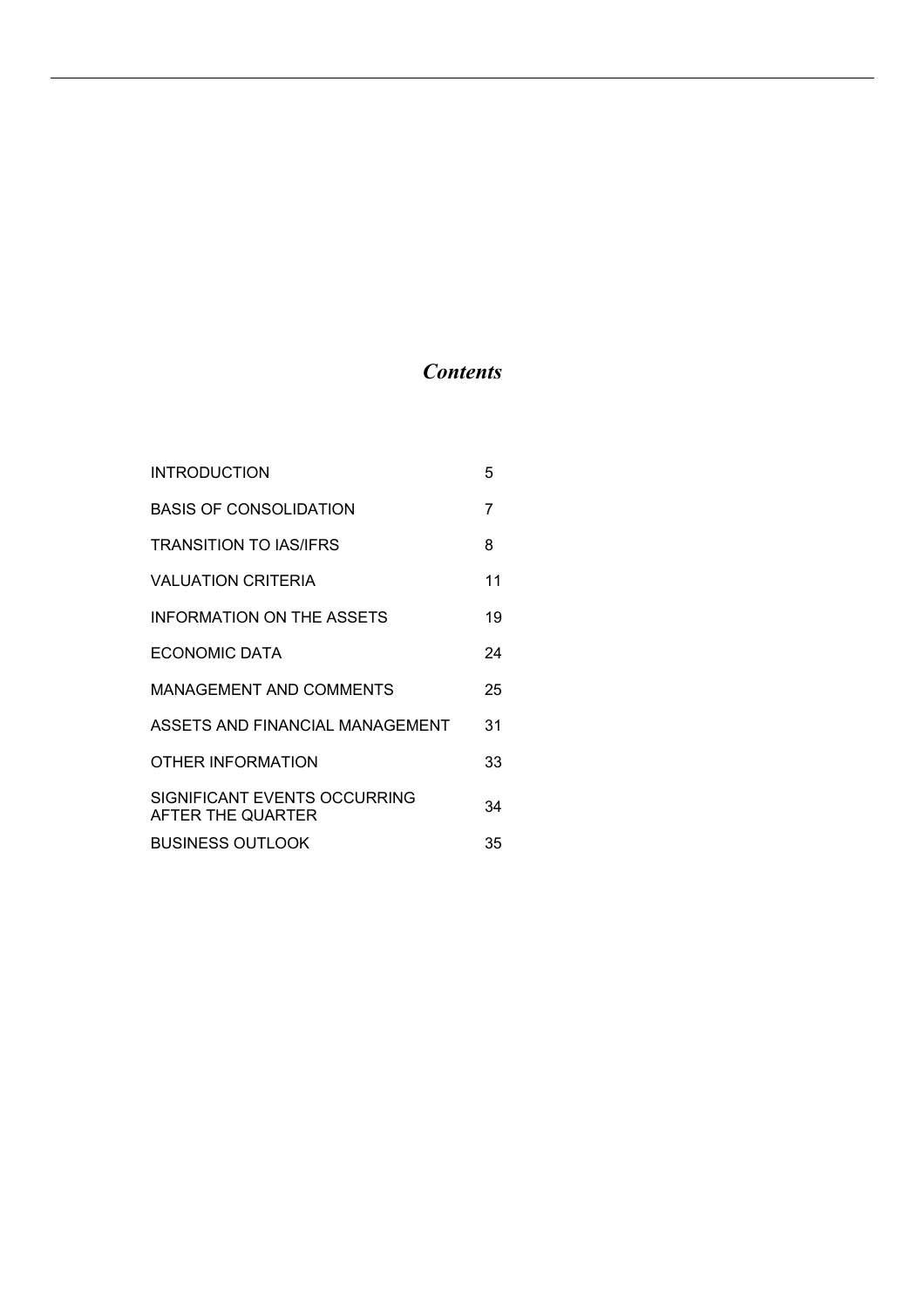# **Introduction**

The quarterly report as at 30 September 2005, produced on a consolidated basis, is in conformity with the provisions contained in regulation no. 11971 dated 14 May 1999, as amended and supplemented by CONSOB Resolution no. 14990 of 14 April 2005.

Specifically:

- this quarterly report was produced in accordance with the IAS/IFRS international accounting principles issued by the IASB (International Accounting Standard Board) and to date approved by the European Union;
- the information supplied is that stipulated in annex 3D to the stated regulation no. 11971;
- the profit and loss account and the statement of the net financial position were prepared taking note of the ISVAP document concerning the instructions on the production of consolidated insurance accounts in accordance with the new international accounting principles circulated on 9 June 2005 for public consultation;
- all the accounting information and statements are prepared on a consolidated basis. The economic data are compared with those for the similar period in the previous financial year; the data on the assets and the financial data are compared with the situation existing at the close of the previous quarter and the previous financial year. For ease of comparison, the economic data relating to the 2004 financial year have been re-determined and re-classified for comparison in accordance with the IAS/IFRS international accounting principles with the exception of IAS 32 (Financial instruments: disclosure and presentation), IAS 39 (Financial instruments: Recognition and measurement) and IFRS 4 (Insurance contracts), which were applied with effect from 1 January 2005, as already stated in the half year report as at 30/06/2005.

The financial and assets statements for the quarter are not audited by the independent auditor.

All amounts are expressed in million or €K with the normal roundings.

# **The insurance market in the third quarter 2005**

According to International Monetary Fund forecasts, growth in the world economy, which is increasingly dependent on growth rates in the United States and China, is likely to slow down slightly in the second half of the year, remaining at very high levels (4.3%) in any event. The main risks for the world economy remain the trend in the price of oil, the presence of speculative bubbles in the property markets of some countries and the exacerbation of the differences in growth rates in different economic areas.

The final data for the second quarter and the first indications for the third quarter show the start of a moderate phase of expansion in the Italian economy which is not free of uncertainties, however. GDP has started to grow again (0.7% on a quarterly basis, 0.1% compared with the corresponding period in 2004) after two quarters of contraction.

Economic performance in the insurance sector shows further progress in all classes thanks to the improved quality of the portfolio, the good performance of exogenous variables in the automotive sector and the generalised containment of costs.

In Italy, the number of life policies taken out started to increase again, after July when the number taken out was quite low.

New production in the sector increased by more than 43% compared with the same month in 2004, taking growth from the beginning of the year to 20.3%. The good result on class I policies is confirmed, representing 40% of the premium income and of index-linked, which are accelerating constantly.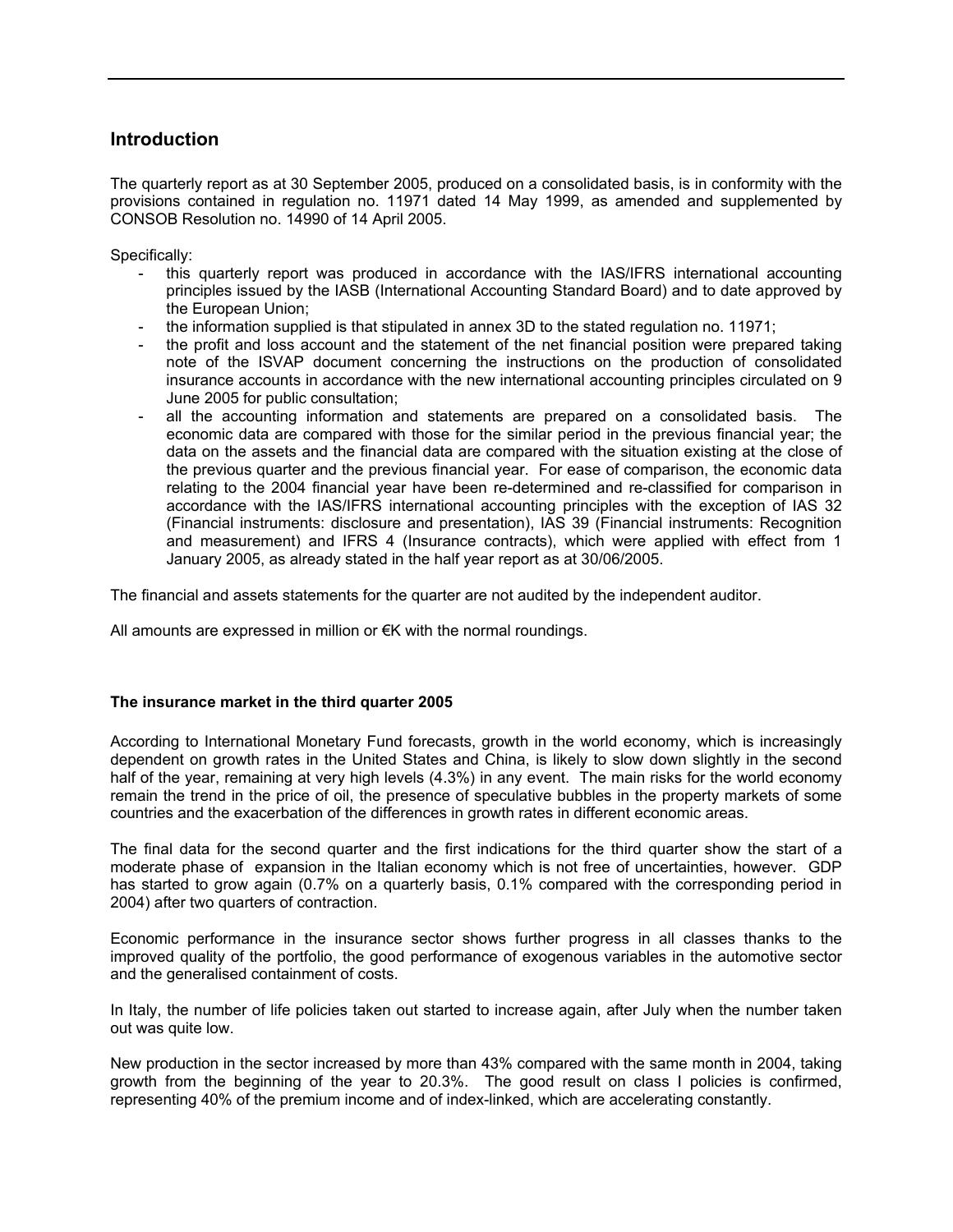The spread of life products in Italy has increased significantly compared with recent years and the sector is showing greater dynamism in the creation of products to meet three crucial aims: welfare, savings and investment.

With reference to the Italian non-life insurance market, although the companies are maintaining profitability strictly linked to the performance in the Motor TPL class, good financial performance is reported and the technical results were good again in the course of the third quarter. In July and August, vehicle registrations increased by 5.2% compared with the same period in 2004 and new orders in July increased by 7.5% in one year.

On 1 March 2005, the sector's supervisory body, ISVAP, issued circular no. 551/D which introduces new obligations on transparency in the life insurance market, equating life policies with other sectors of the financial market. The essential change compared with the circular issued last year (533/D) is that welfare policies were also subject to the regulatory obligations on transparency. The delegated legislation on the reform of supplementary pensions transferred its competencies on transparency from ISVAP to COVIP - Commissione di Vigilanza sulla Previdenza Complementare (Pension Fund Inspection Committee).

The new rules, which will come into force gradually during the year, contain principles on:

- greater transparency, through a set of detailed information for the policyholder which must accompany the placement of the policy;
- possible comparisons by using equivalent standardised performance for all contracts thereby allowing investors to have an objective basis on which to compare the products offered by the different companies;
- the adequacy of the contracts, in order to offer policyholders products which meet consumers' actual interests.

The Italian insurance sector is, moreover, involved in intense activity on regulations and standards, of which the circulars on transparency are only one aspect.

In addition to the new features relating to the adoption of the IAS/IFRS international accounting principles, we would highlight the activities relating to the "Solvency II" project and those following the incorporation of the new Private Insurance Code into the national regulations.

In this context, it is evident that the company has made considerable effort to adjust, at a not insignificant monetary and organisational cost.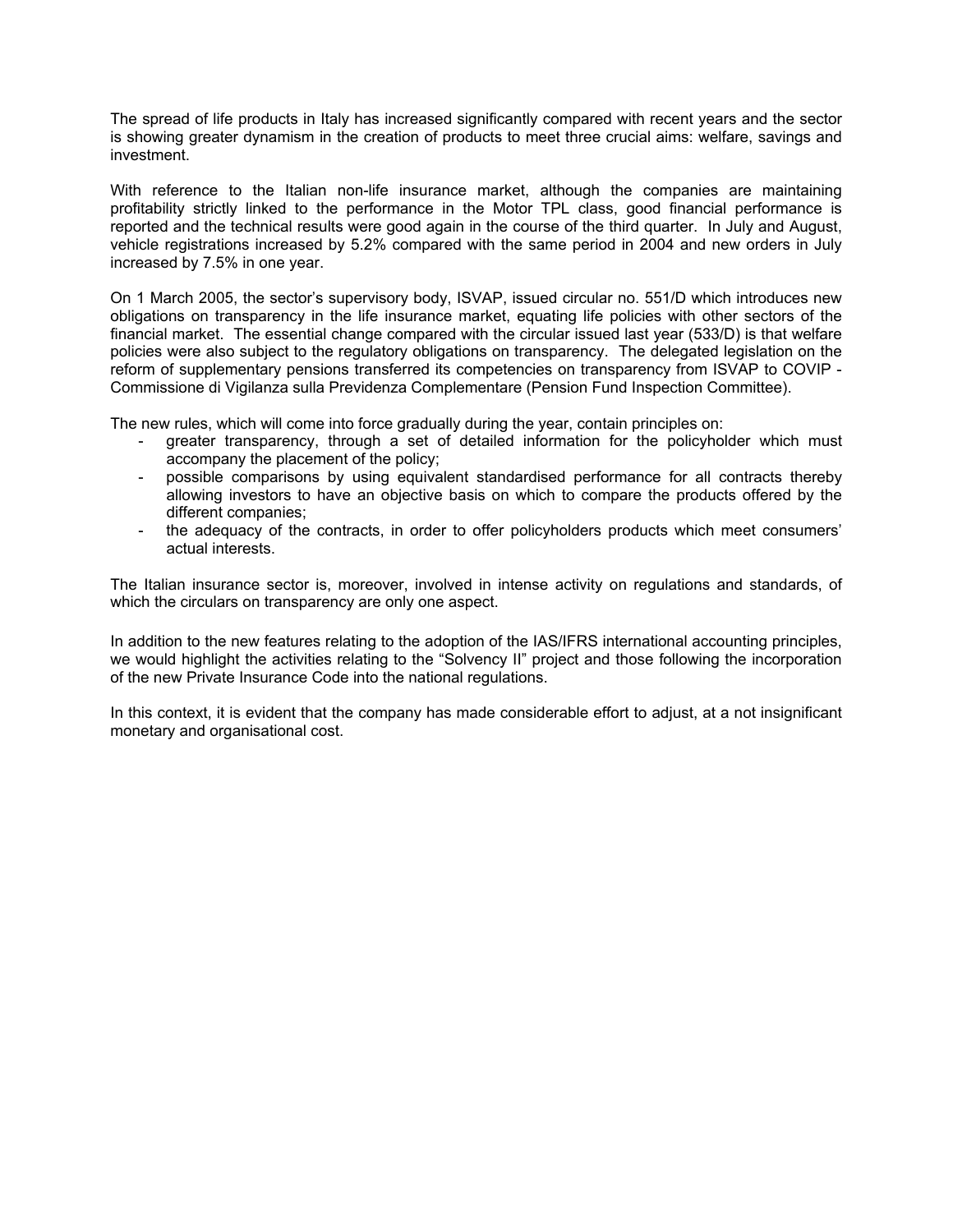# **Basis of Consolidation**

The report on the third quarter for the Fondiaria-SAI S.p.A. Group includes data for the parent company and the 101 Italian and foreign subsidiaries and/or associated companies, of which 20 operate in the insurance sector, 21 in the financial, banking and investment fund management sector and 58 in the property, agricultural and services sector.

Work is continuing on rationalising and simplifying the company structures of the Group's different component entities, through the regrouping of operations and the simplification of structures. As these are operations inside the Group, there are no economic effects or effects on the assets.

It should be pointed out that the effect of the introduction of IAS/IFRS is that some subsidiaries, which were previously valued using the net equity method in accordance with Italian accounting criteria, as they were carrying out activities other than insurance, have been fully consolidated in the current quarterly statement. It should be stated that the Tikal R.E closed property fund was fully consolidated pursuant to paragraph 19 of IAS 27.

In addition to what has already been stated in the half year report, the following operations are highlighted in the third quarter:

- the sale of the shareholding in the associated company FINART S.p.A.;

- the shareholding in BANCA SAI S.p.A. increased from 80.47% to 100%;

- the sale of shares in MILANO ASSICURAZIONI by FONDIARIA-SAI. The direct shareholding falls to 58.42%.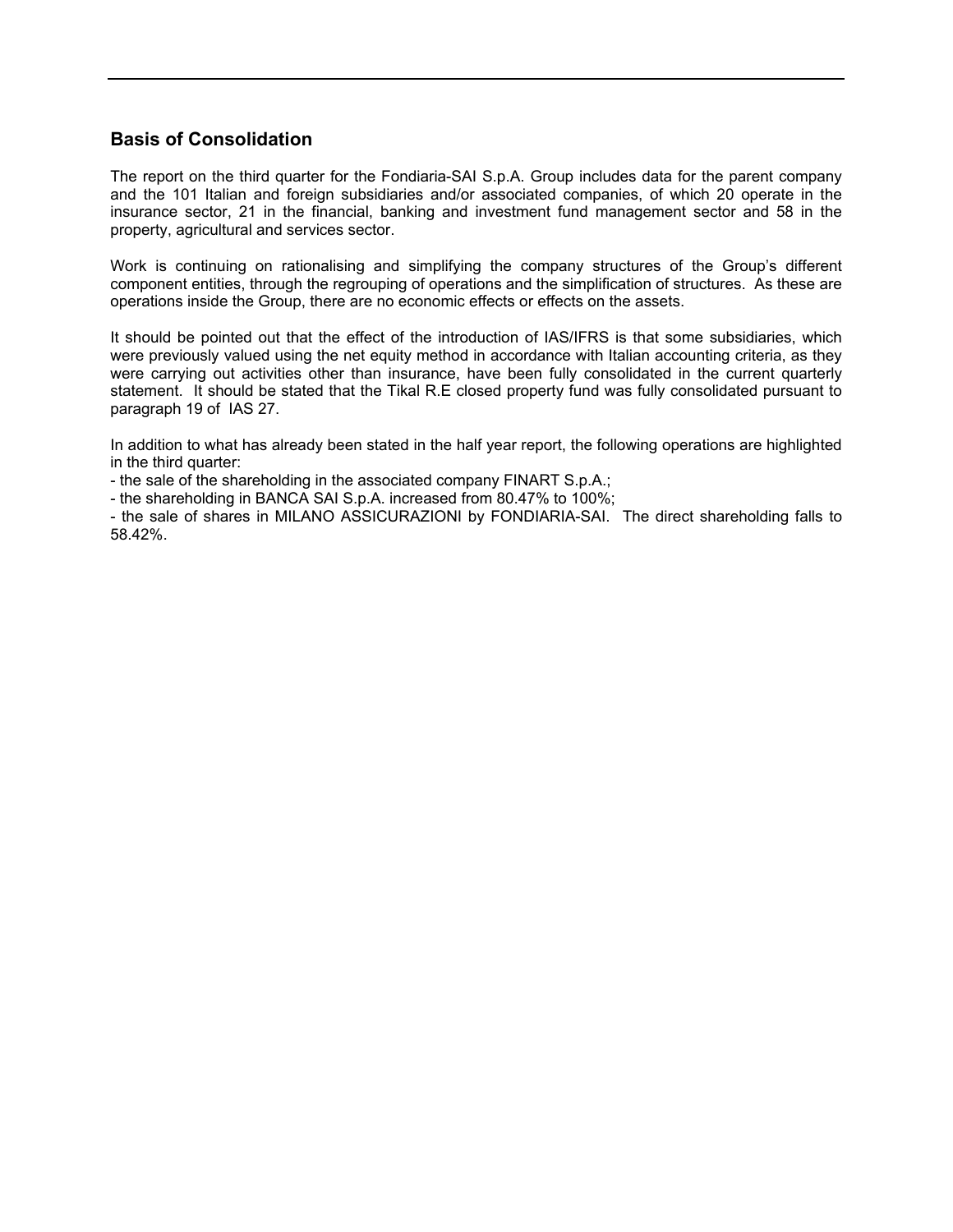# **Transition to IAS/IFRS**

# **Reference table**

Following the entry into force of European Regulation no 1606 of July 2002, European companies whose shares are traded on a regulated market are obliged to adopt the IAS/IFRS accounting standards to produce the 2005 consolidated accounts.

On 30 December 2003, the CESR (Committee of European Securities Regulators), published a recommendation on the information to be supplied during the transition phase to IAS/IFRS.

We would point out specifically that the CESR invited companies to circulate information on the transition only when they had sufficiently reliable data to prevent the circulation of misleading accounting information.

With reference to that recommendation, on 15 April 2005, CONSOB published an amendment to the Issuers Regulation which stipulates a gradual transition for the 2005 periodic financial statements.

The complexity of the valuation of insurance contracts was highlighted by the IASB which, as it is well known, decided to split this into two phases; the first phase ended on 31 March 2004 with the publication of IFRS 4 and there are currently no drafts available for the second phase.

The specific nature of the insurance sector was also stressed by the Council of Ministers which stipulated in its legislative decree approved on 25 February ("IAS decree") the so-called "compulsory *doppio binario*" (dual-track accounting), on the basis of which companies which produce consolidated accounts must prepare them in accordance with international accounting principles whereas the accounts for the financial year must be prepared pursuant to Legislative Decree 173/1997. Pursuant to art. 9 paragraph 2 of the IAS decree, last June ISVAP started the consultation procedure about the instructions on the production of models for consolidated accounts in accordance with IAS/IFRS principles; publication of the relevant regulation is still awaited.

With regard to the initiatives undertaken, we would recall that, already with effect from July 2003, the Fondiaria-SAI Group started a programme to implement the operating and procedural amendments required by IAS/IFRS, through the formation of working parties, sub-divided into area of accounts and specialist skills.

The transition has involved and is still involving a considerable commitment to the definition of interventions to adapt the Group's company processes and systems, required to supply and produce the IAS data required by the scheme and the new accounts report which is still in the phase of precise definition in the regulations.

# **2005 half year**

For the reasons set out above, it was considered appropriate to prepare a consolidated half year report produced using the same accounting principles as those used for the accounts closed as at 31/12/2004 and for the half year to 30/06/2004, also in order to have a historical series of comparisons of data to provide a proper understanding of the Group's performance.

The Fondiaria-SAI Group, therefore, produced its half year report as at 30 June 2005 in accordance with the criteria established by art. 81-bis of CONSOB Resolution 11971 of 14 May 1999, introduced by CONSOB Resolution no. 14990 of 14 April 2005, which stipulates that listed issuers must provide: a) a quantitative reconciliation of the equity as at the close date of the half year and as at the close date of the previous financial year and the result as at the close date for the half year, determined using the criteria for producing the accounts for the previous financial year, compared with its value taken by application of the international accounting principles. The reconciliation table must describe clearly, using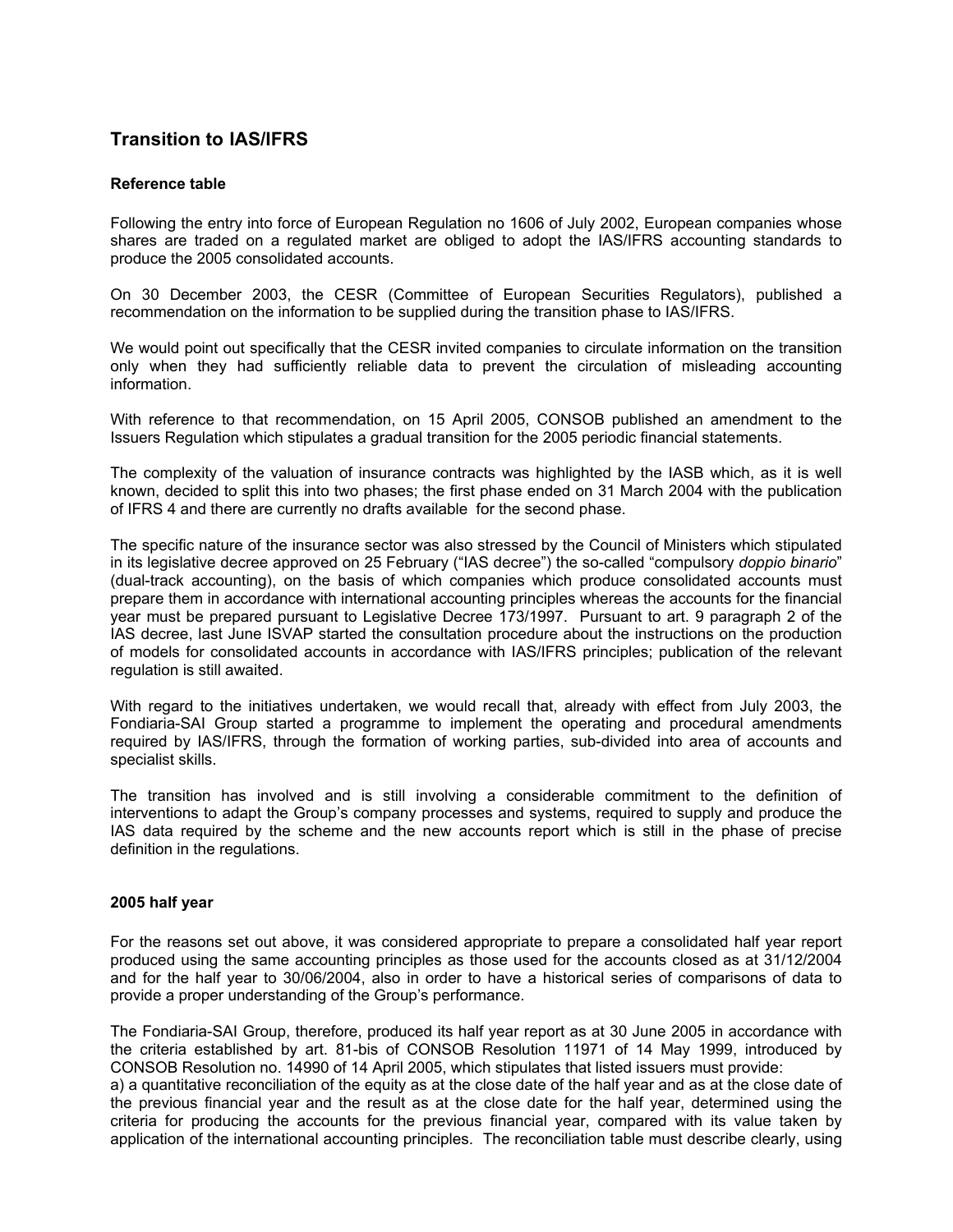the appropriate analysis, the nature and amount of the most significant adjustments to be made to the equity and the result for the period; and

b) in a separate appendix, the reconciliations stipulated by paragraphs nos. 39 and 40 of international accounting principle IFRS 1: first adoption of the International Financial Reporting standards adopted in accordance with the procedure referred to in article 6 of (EC) Regulation no. 1606/2002, with the attached explanatory notes on the drafting criteria and the headings shown in the reconciliation tables.

The objective of the reconciliation tables is to provide the main quantitative data on the impact of the changeover from the current accounting system to the international accounting principles and to show a clear starting point for the drafting and presentation of the intermediate accounts in accordance with IAS/IFRS.

# **Third quarter**

The quarterly report as at 30 September 2005, produced on a consolidated basis, consists of accounting statements produced in accordance with the information required by art. 82 of the Issuers Regulation adopted with CONSOB Resolution 11971 of 14 May 1999 and recently amended by Resolution no. 14990 of 14 April 2005; the quarterly report was therefore produced by applying the international accounting principles as set out in annex 3D of that Regulation; consequently, measures were taken to reclassify the data for the previous periods in accordance with the international accounting principles.

# **Choices made**

It is reported, first of all, that the Fondiaria-SAI Group decided to apply the following accounting principles with effect from 1 January 2005:

- IAS 32 Financial instruments: disclosure and presentation
- IAS 39 Financial instruments: recognition and measurement
- IFRS 4 Insurance contracts

for financial instruments and insurance contracts; the above-mentioned principles contain particularly significant new elements compared with the accounting principles used to produce the accounts up until now.

The new accounting principle IFRS 1 sets out the technical rules for the changeover to international accounting principles and stipulates, inter alia, some concessions in the phase of the first application. The transition to IAS/IFRS, therefore, requires the selection of the accounting principles and the determination of choices to be made for the first application.

The choices relating to the application of IFRS 1 include:

- the criteria for the transition to IAS with the possibility of adopting some optional valuation criteria or making use of some exemptions in the retroactive application of the new principles,
- the options stipulated by some specific international accounting principles.

The choices made by Fondiaria-SAI can be summarised as follows:

a) aggregation of companies involved before the date of the transition to IAS/IFRS (1/1/2004): Fondiaria-SAI decided to adopt the prospective method of IFRS 1, which allows business combinations completed before 1/1/2004 not to be reopened. Therefore, goodwill recorded in the consolidated accounts produced in accordance with Italian principles on acquisitions made prior to 1 January 2004 (date of the transition to IFRS), was maintained at the previous value, subject to checking the reliability of that value and reporting any losses of value.

b) property and other tangible long-term investments: at the time of the first application, these are permitted to be recorded on the basis of the fair value instead of at cost. That option allows the assets stated at the fair value to be recorded in the accounts and that value to be used as a substitute for the cost. Fondiaria-SAI did not take advantage of that option, except for some properties specifically listed,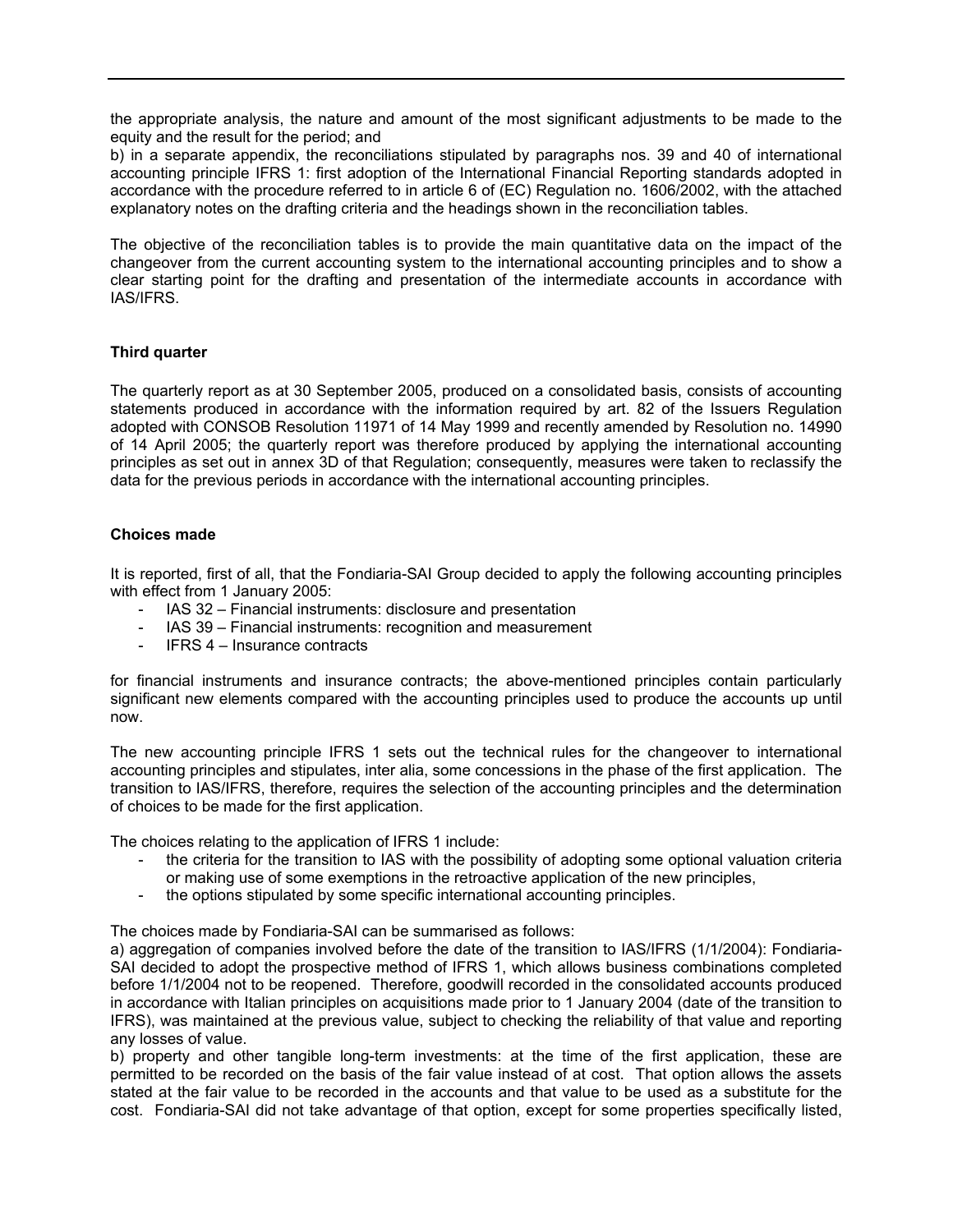and chose to record the tangible long-term investments at the depreciated cost, recording some losses of value.

c) employee severance indemnity (TFR) has no equivalent in other countries and, therefore, the most appropriate accounting methodology to be applied to that heading is controversial. While awaiting guidance from the regulations, it was considered appropriate to bring the TFR back within the scope of IAS 19 "employees' benefits" in accordance with that principle, the TFR is considered to be an obligation for defined benefits which must be re-calculated using actuarial methods applying the criterion of "unit projection of the amount to be received".

That principle allows actuarial profits and losses not to be recorded when there are insignificant variations, laid down by specific parameters (so-called "corridor").

Fondiaria-SAI decided to record the actuarial profits and losses accumulated on the transition date, whereas subsequently they are recorded only if they exceed the limits stipulated in the accounting principle.

d) In particular, it is confirmed that the accounting principles - IAS 32 – Financial instruments: Disclosure and presentation - IAS 39 – Financial instruments: Recognition and measurement - IFRS 4 – Insurance contracts were applied with effect from 1 January 2005.

It is obvious that the comparison with the 2004 data for the headings affected by the stated principles cannot be fully significant, therefore, for the data on the assets as at 31 December 2004, measures have been taken to re-classify the financial investments into the categories stipulated by IAS 32/39 and to reclassify the life provisions of insurance contracts as they do not present a significant insurance risk in accordance with IFRS 4, notwithstanding the application of the valuation criteria stipulated by the stated principles with effect from 1 January 2005.

# **Other information**

The consolidated accounts as at 31 December 2005 will be prepared exclusively using the IAS/IFRS issued by the IASB and approved by the European Union on that date. All the statements, comparative information and explanatory notes required to provide a complete representation in accordance with IAS/IFRS for the Group's financial situation and results will be provided at that time.

It is stated that the valuation and measurement of the accounting amounts contained in the reconciliation tables and the explanatory notes are based on the IAS/IFRS principles which have been approved to date by the European Commission and on their current interpretation by the official bodies.

It is pointed out that the process of approval by the European Commission and the interpretation and adjustment by the official bodies responsible for this is still continuing. At the time the first consolidated accounts are prepared in accordance with IAS/IFRS (31 December 2005), new IFRS principles and IFRIC (International Financial Reporting Interpretation Committee) interpretations may be issued. Therefore, it cannot be excluded that, given the rapid and continuous developments in this area during this transition phase, there may be amendments in the course of 2005 which could involve changes to the information presented here.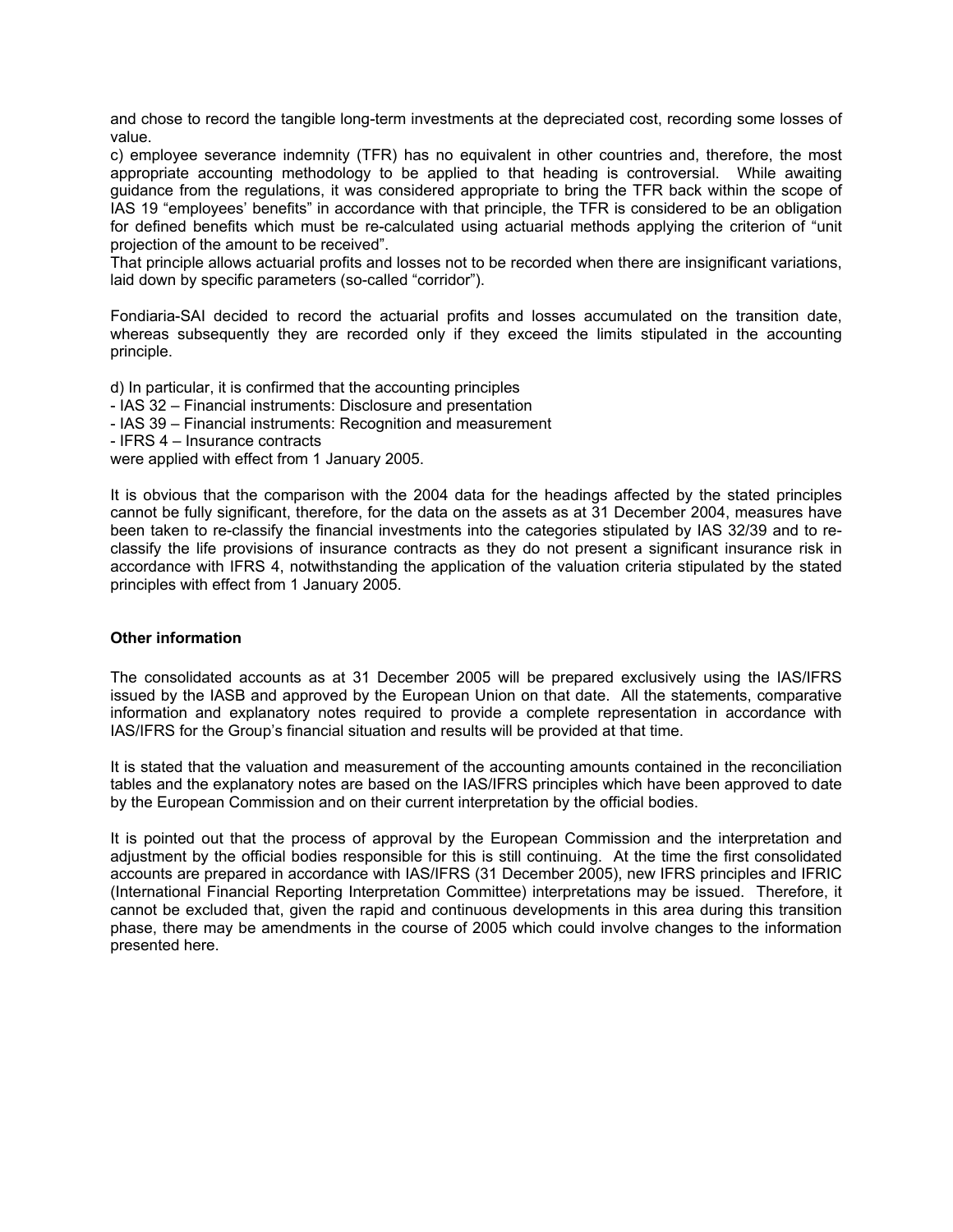# **Valuation Criteria**

The drafting principles and valuation criteria used in the half year to produce the reconciliation table stipulated in art. 81 bis were applied to the quarterly report.

Therefore, express reference is made to what is published in the half year accounts documents as at 30 June 2005, in order to provide an accurate illustration of the IAS/IFRS principles adopted, whereas for the headings not affected by the international accounting principles, it is possible to make reference to the accounts as at 31 December 2004; we set out below the criteria for the most significant amounts set out in the quarterly report.

We would also point out that the quarterly report is influenced by a greater estimative approach and greater use of simplifications; consequently, methodologies are used which, although they make greater use of estimates, are in any case suitable for substantially safeguarding the end of year principles.

# **Property, plant and equipment – property investments**

IAS 16 "Property, plant and equipment" stipulates that, at the time of the initial recording, property used by the company is recorded at cost; subsequently reporting may be made on the basis of the cost model (paragraph 30) or on the basis of the revaluation model (paragraph 31).

IAS 40 "Property investments", which governs property held by the company for investment purposes, stipulates that the property must be recorded at cost at the time of acquisition whereas, on subsequent valuations, the company may choose between the valuation at cost and the valuation at the fair value.

The fair value is the price at which the ownership of the property can be exchanged between informed and willing parties and available in a free settlement, that is, what is normally defined as the market price.

Unless otherwise stated, the company chose to use cost as the principle of valuation for all property, both that used by the company and that owned as an investment and, as such, intended to be used by third parties.

At the time of the first application, as permitted by IFRS 1 (first adoption of the International Financial Reporting standards), the value used was that redetermined on the basis of the previous accounting principles instead of cost.

On the basis of the stipulations of IAS 16 and of IAS 40, measures were taken:

- to separate from the value of the property wholly owned the value of the land on which it is constructed which, as it is for an unlimited term, is not depreciated;
- to subject the net value obtained in this way to the appropriate depreciation process, on the basis of the estimated useful life of the buildings;
- consequently, to redetermine the value of the buildings on the date of the transition to IAS, charging to the equity the difference compared with the present value in the accounts drafted in accordance with the Italian principles.
- adiust the result for the period by the amount equal to the difference between the depreciation set out in the accounts in accordance with the Italian principles and those determined on the basis of the IAS principles.

Property investments are subjected to the impairment test by comparing the accounting value with the estimated fair value, ascertained by means of an expert valuation.

With regard to the revaluations of the properties carried out in previous financial years, these were not removed from the process of redetermination of the cost as it is considered they are being used to determine the depreciated cost to reflect the change in the price indices.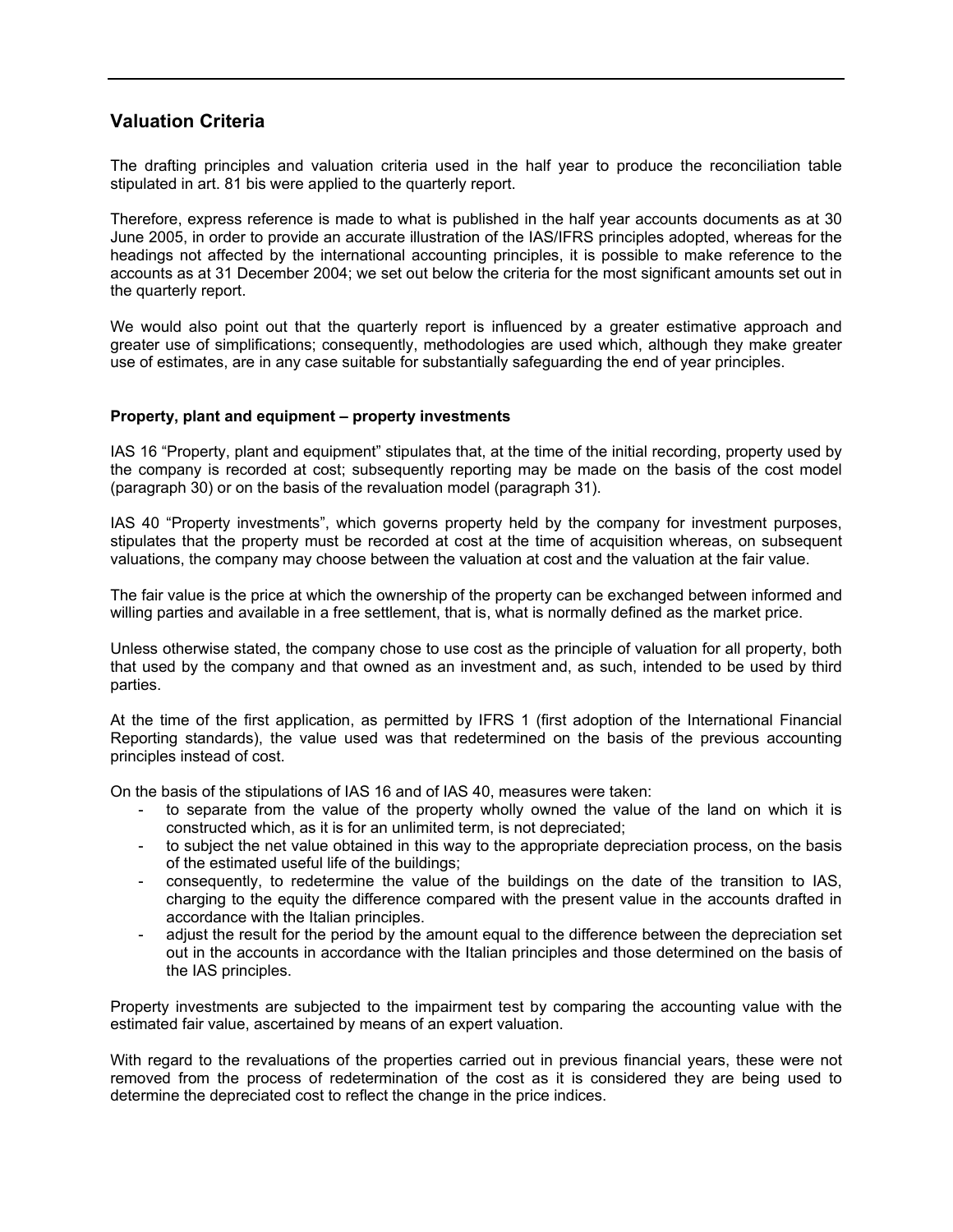For property contributed to the TIKAL R.E closed property fund, however, measures were taken to use the fair value as the substitute for cost, as those properties are systematically revalued, through the abovementioned contribution, in order to maximise profitability, even in the short-term.

# **Financial instruments**

# **Financial assets**

IAS 39 "Financial instruments: recognition and measurement", applied by the group with effect from 1 January 2005, stipulates that the financial instruments are not classified according to their nature but on the basis of their functional use within the scope of the management of the company. IAS 39 specifically stipulates the following categories of financial assets:

- "financial instruments valued at the fair value through profit or loss", which includes the securities owned to be traded in the short-term and securities which, on the initial recording, are designated in that category by the company;
- "financing and loans" which, in addition to loans and financing in the strict sense, as defined by the Italian principles, also include unlisted certificates of indebtedness;
- "financial instruments owned up to maturity", which includes certificates of indebtedness with a fixed maturity date and fixed or determinable payments which the company intends and is capable of owning up to maturity;
- "securities available for sale", which includes securities which cannot be classified into the previous categories.

On the first recording, the financial assets are recorded at the fair value, which generally corresponds to the price paid to acquire them. Subsequently, different valuation criteria are applied to the individual categories, again in accordance with IAS 39. Specifically:

- financial instruments at fair value through profit or loss, as the name of the category explains, are valued at the fair value, charging the difference between the fair value and the initial value to the profit and loss account;
- financial instruments owned up to maturity and financing and loans are valued at the depreciated cost, calculated using the actual interest method;
- financial instruments available for sale are valued at the fair value, charging the difference compared with the initial value in the appropriate equity provision. That provision is written off to offset the profit and loss account at the time the financial instrument is realised and in cases of its impairment.

For financial assets recorded in the "fair value through profit or loss" category, when the fair value is reported on the transition date (which, as already stated, for IAS 39 and the related IAS 32 "Financial instruments: Disclosure in the accounts and supplementary information", is 1 January 2005) the difference between the fair value and the book value determined in accordance with the Italian principles must be charged to an appropriate equity reserve, called the first application reserve.

The IAS principles define the fair value as the amount at which an asset (or a liability) could be exchanged between informed and willing parties and experts not subject to any restraint. The fair value of the financial instruments is determined on the basis of the following:

- for financial instruments listed on active markets: the current market price on the reference date (mark to market);
- for unlisted financial instruments, the price determined on the basis of appropriate valuation techniques (mark to model).

In the light of the above, after having assigned each security in the portfolio to one of the categories stipulated by IAS 39, measures were taken to:

- determine the initial value, that is the fair value as at 1 January 2005, the date IAS 32 and 39 came into force, for the securities recorded in the "fair value through profit or loss" category and to charge the difference compared with the cost to the equity.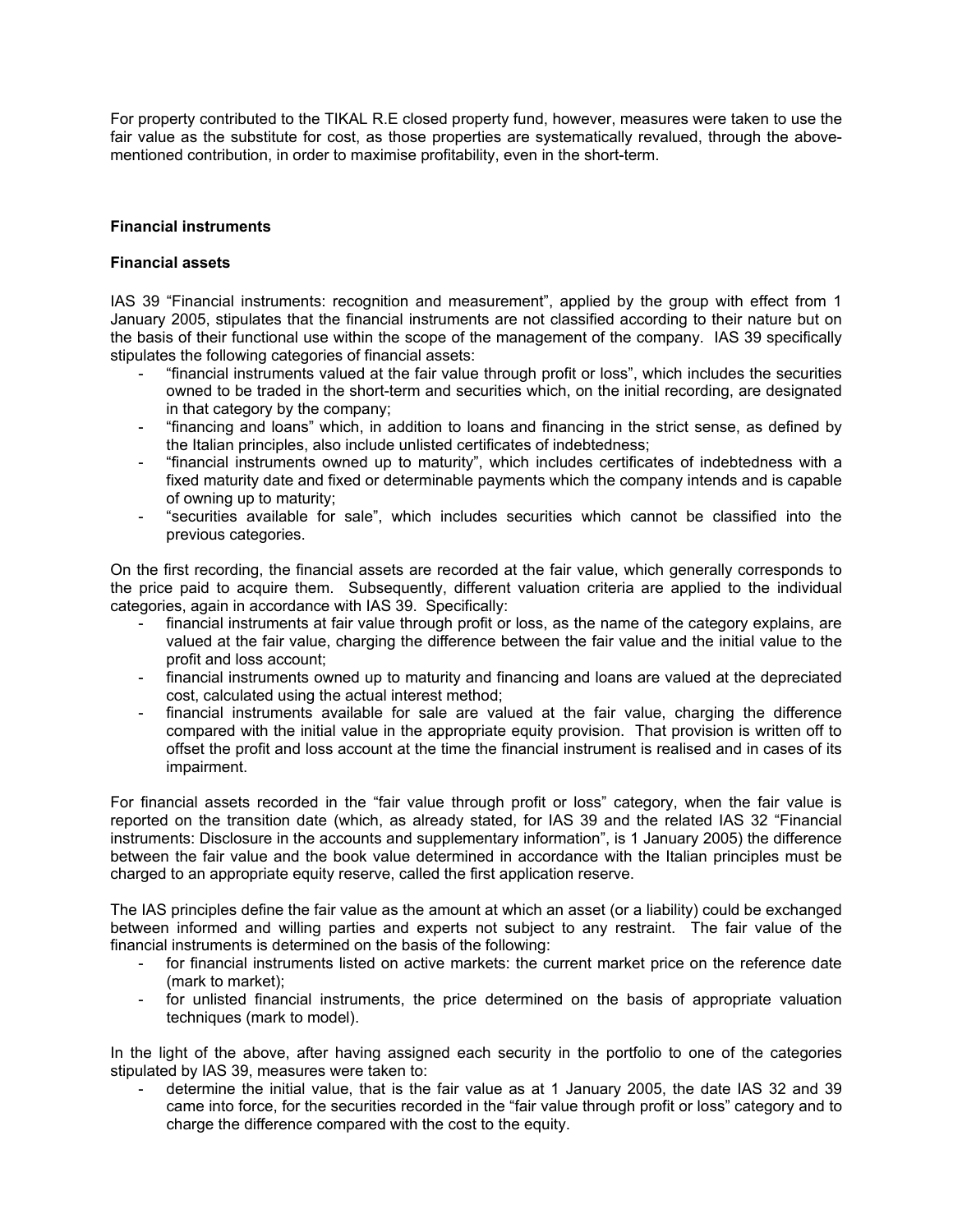- charge the difference between the initial value determined in that way and the fair value as at 30 September 2005 to the profit and loss account, consequently adjusting the result for the period for the securities classified as "fair value through profit or loss".
- charge to the appropriate equity provision the difference between the initial value determined in that way and the fair value as at 30 September 2005 for securities available for sale.

For loans with a maturity date of more than one year, measures were taken to calculate the difference between the depreciated cost and the book value determined in accordance with the Italian accounting principles for certain long-term loans.

# **Financial liabilities**

IAS 39 stipulates that financial liabilities must be sub-divided into two categories:

- financial liabilities valued at the fair value through profit or loss which, at the time of the first recording, are recorded at the fair value and subsequently valued at the fair value, charging the difference compared with the initial value to the profit and loss account. That category includes derivative financial instruments, inter alia. That category also includes all life business financial policies, such as index- and unit-linked: the change in the fair value is charged to the profit and loss account and provides a correlation with the valuation of the underlying assets. That approach, moreover, is in line with what was affirmed by the European Commission on correlated valuation of the assets and liabilities in the explanatory memorandum dated 19/11/2004;
- other financial liabilities which, when first recorded, are recorded at the fair value and are subsequently valued at the depreciated cost determined using the actual interest method. Also in that case, at the time of the transition to IAS, the difference between the fair value and the value recorded in the accounts in accordance with the Italian principles is charged to a specific equity heading. With reference to other financial liabilities, measures were taken to redetermine the effects on the equity, as at 1 January 2005, of the subordinated loan issued in 2003 and of the mandatory exchangeable in Banca Intesa shares issued in September 2004.

# **IFRS 4 – Insurance contracts**

With effect from the date IFRS 4 came into force (1 January 2005), all contracts were classified by determining which have an insignificant insurance type risk component, although legally they are insurance contracts, they do not come within the scope of the application of IFRS 4. Specifically all contracts in the life business, except for those with a discretionary participation, which do not come within the previous definition must be entered in the accounts in the same way as financial contracts and, therefore, in accordance with the rules stipulated by IAS 39, and are classified using the "deposit accounting" method. However, contracts which comply with the definition stipulated by IFRS 4 are entered in the accounts in accordance with the current rules stipulated by the Italian accounting principles and the relevant provisions are subject to a reliability check.

Therefore, on the basis of the IAS/IFRS principles, insurance policies were classified into the following categories:

- insurance contracts and financial instruments with discretionary participation, to which IFRS 4 "insurance contracts" applies
- other financial instruments, which come within the scope of application of IAS 39 "Financial instruments: recognition and measurement" and IAS 18 "Revenue" for any service component.

On the basis of the analyses of the policies in the portfolio, all the contracts in the non-life business and all the contracts in the life business come within the scope of application of IFRS 4, with the exception of index-linked contracts in class V and unit-linked contracts which were valued on the basis of the stated principles IAS 39 and IAS 18, that is separating the financial liability (value at the fair value through profit or loss) of the premium component which can be ascribed to the service activity in favour of the policyholders, valued in accordance with IAS 18.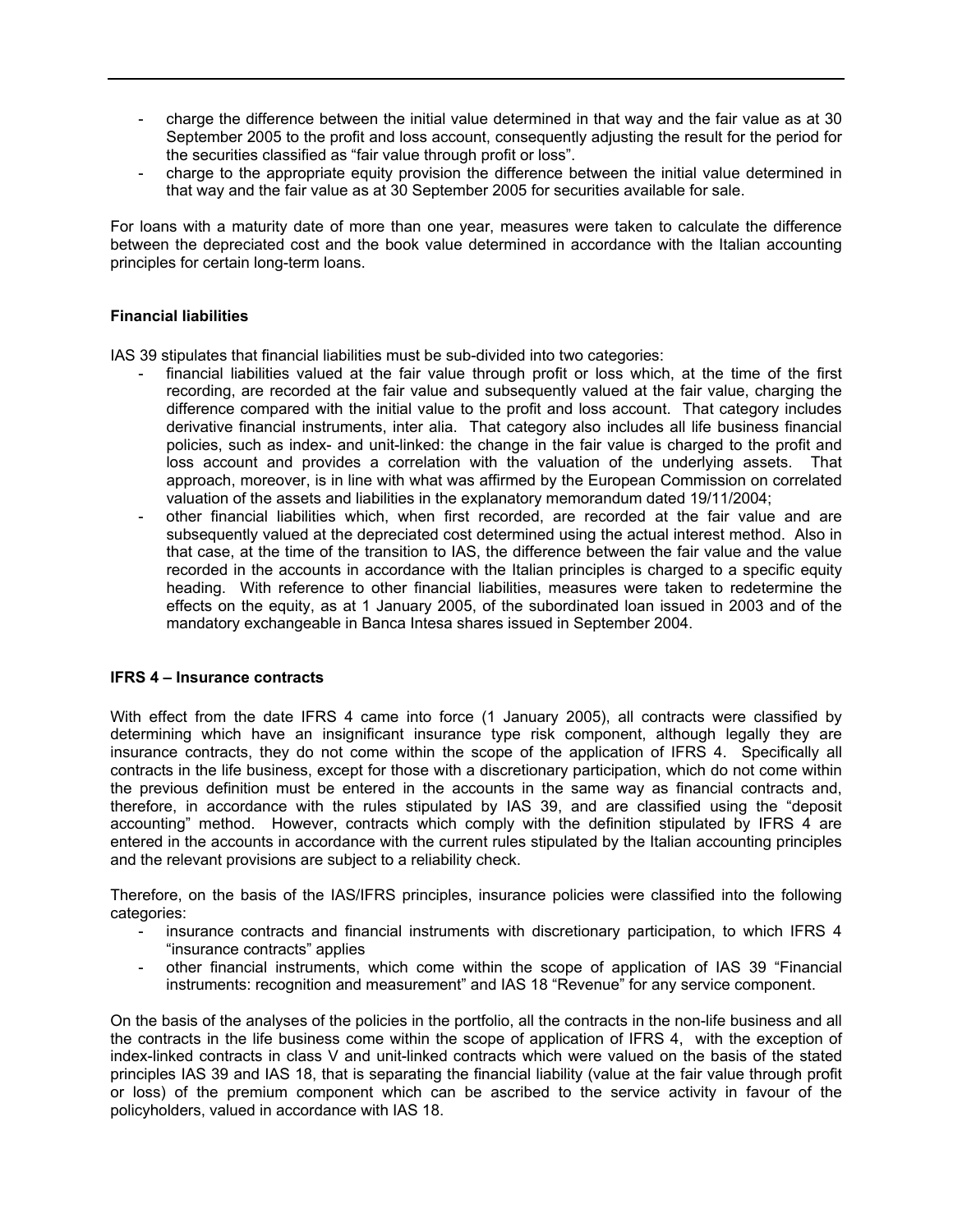# **Provisions for disasters/premiums and equalisation provisions**

IFRS 4 "Insurance contracts" defines an insurance liability as the insurer's net contractual obligation pursuant to an insurance contract.

On the basis of that definition, no components of the provision for unearned premiums can be maintained in the accounts produced in accordance with the IAS/IFRS international principles, although they are compulsory in accordance with Italian accounting principles as they are set aside in order to comply with specific regulatory measures, concern not only individual insurance contracts but all contracts taken out to provide cover for certain types of disaster and are based on flat rates and set aside in addition to the provision for fractions of premiums of individual contracts, calculated using the pro-rata temporis method, for the purpose of strengthening the provisions set up to cover these disaster risks. Moreover, these additional provisions are set aside not as a result of claims already made (which would bring the insurer's contractual obligation into effect, to be recorded as a provision for outstanding claims) but in anticipation that claims of that type could occur in the future. Therefore, provision is made for such eventualities not by means of a current liability but by means of an increase in the equity allocation.

On the basis of the stipulations of IFRS 4, therefore, measures were taken to eliminate the following components of the provision for unearned premiums as at 1 January 2005, the date of the first application of IFRS 4, thereby increasing the equity:

- the supplement of the provision for unearned premiums for insurance to cover losses caused by nuclear energy, stipulated by Ministerial Decree 21 September 1981
- the supplement of the provision for unearned premiums for insurance to cover losses caused by hail and other natural disasters, stipulated by Ministerial Decree 29 October 1981
- the supplement of the provision for unearned premiums or insurance to cover losses caused by natural disasters such as earthquakes, tidal waves, volcanic eruptions and related phenomena (Ministerial Decree 15 June 1984).

Consequently, the profit as at 30 September 2005 was adjusted and the increase in those provisions in that period was written off.

The equalisation provisions:

- the balancing provision for risks of natural disasters governed by Ministerial Decree no. 705 of 19 November 1996
- the provision for offsetting the credit branch stipulated by art. 24 of Legislative Decree no. 175 of 17 March 1995.

The considerations relating to the provision for unearned premiums are valid for those headings: these provisions do not meet the requirements for insurance liabilities, as defined by IFRS 4 and were therefore eliminated charging their amount to the net equity. Consequently, the profit as at 30 September 2005 was adjusted, by writing off the increase in those provisions in that period.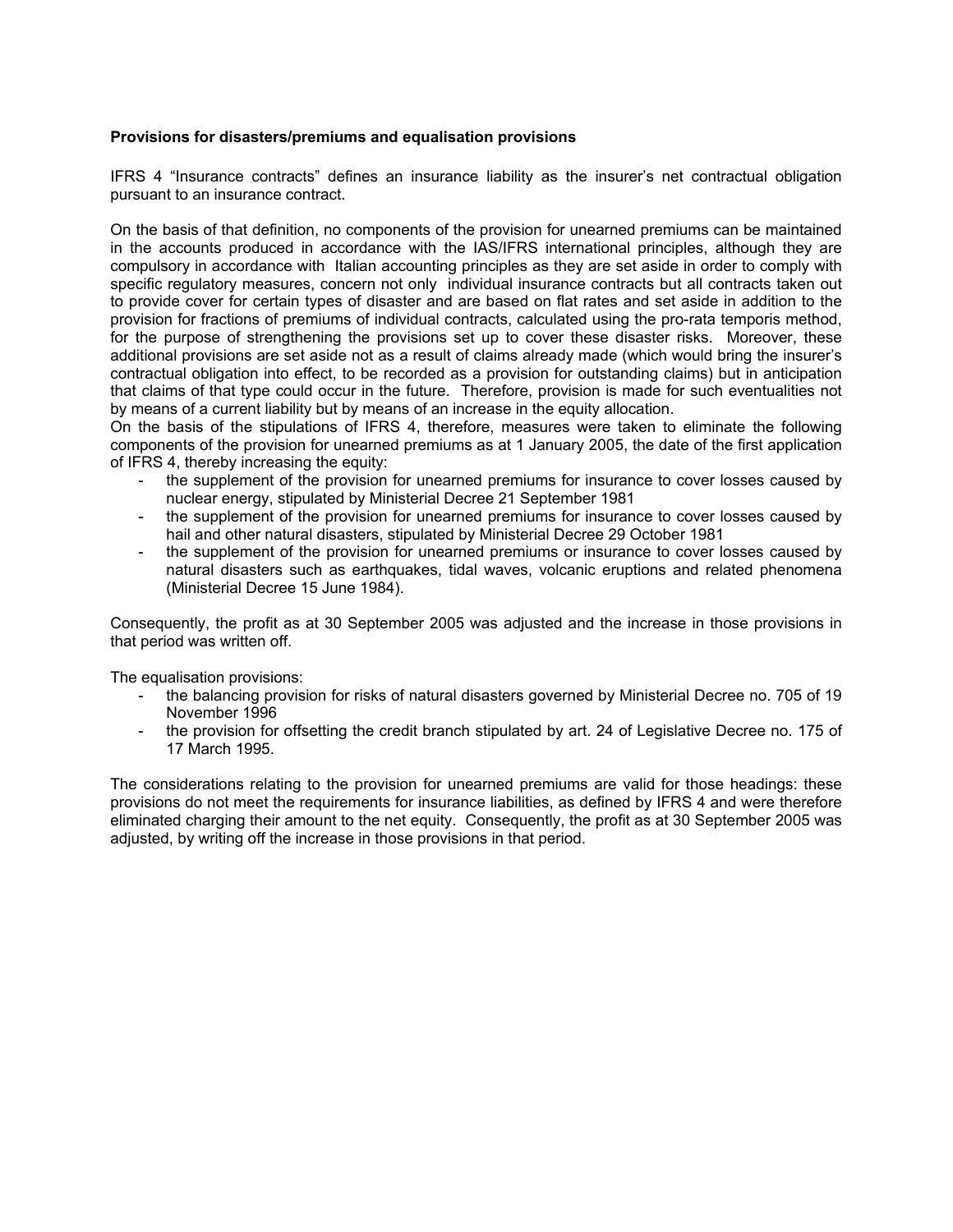# **Actuarial provisions in the life business, shadow accounting**

The amount recorded relates to the adjustment of the actuarial provisions for contracts in the life business segregated accounts made by applying the accounting practice known as "shadow accounting" referred to in paragraph 30 of IFRS 4.

That adjustment, which represents an option and not an obligation for the company, enabled the value of the actuarial provision in those contracts to be correlated with the value of the assets in the segregated accounts determined using the IAS principles, thereby contributing to providing greater clarity in the representation and comparison of data.

The securities in the life business segregated accounts in fact come into the "available for sale" category and the "fair value through profit or loss" category and, as such, were valued at the fair value, recording the increase in the equity or the profit for the period as the difference between the fair value and the value determined in accordance with the Italian principles.

Moreover, as it is well-known, the income from the securities in the segregated accounts determines the income to be paid back to the policyholders and, therefore, affects the amount of the actuarial provision.

Measures were, therefore, taken to redetermine the amount of the actuarial provision of the contracts in the segregated accounts in line with the valuation of the underlying assets, charging to the equity (or to the profit and loss account) the difference between that and the amount of the provision calculated according to the Italian principles.

In conclusion, the difference between the actuarial provision of those contracts in accordance with the Italian principles represents the policyholders' share in the period of the latent capital gains on the securities in the segregated accounts which, on the basis of the contractual clauses and the regulations in force, will be paid to policyholders only if and when the capital gains are realised on the sale of the underlying assets, but which in this context are explained as the latent capital gains on those securities, as already specified, which were recorded to increase the equity.

# **Service contracts linked to insurance policies of a financial nature (IFRS 4 – IAS 18)**

With reference to the service component of index- and unit-linked contracts, IAS 18 requires:

- the revenue and costs relating to the same transaction to be recorded at the same time
- the revenue and costs associated with a transaction which involves the provision of services to be recorded with reference to the stage of completion of the transaction.

The stage of completion can be recorded using various methods and, in particular, when the services are rendered through an indefinite number of actions over a specific period of time, the revenue and costs are recorded in equal instalments unless it is obvious that other methods would provide a better representation of the stage of completion.

On the basis of those considerations, the straight-line method was used to determine the proportion of the depreciation of the costs borne on financial contracts, which increases the equity and, conversely, the proportion of the revenue relating to those contracts not yet due, which decreases the equity.

The adjustment calculated in that way related in particular to the index-linked type policies in the portfolio.

With regard to the income components of other multi-year contracts, in particular unit-linked policies, the compatibility of the criteria already used to produce the consolidated accounts with the IAS/IFRS principles was checked.

#### **Fiscal effect on the reconciliation headings**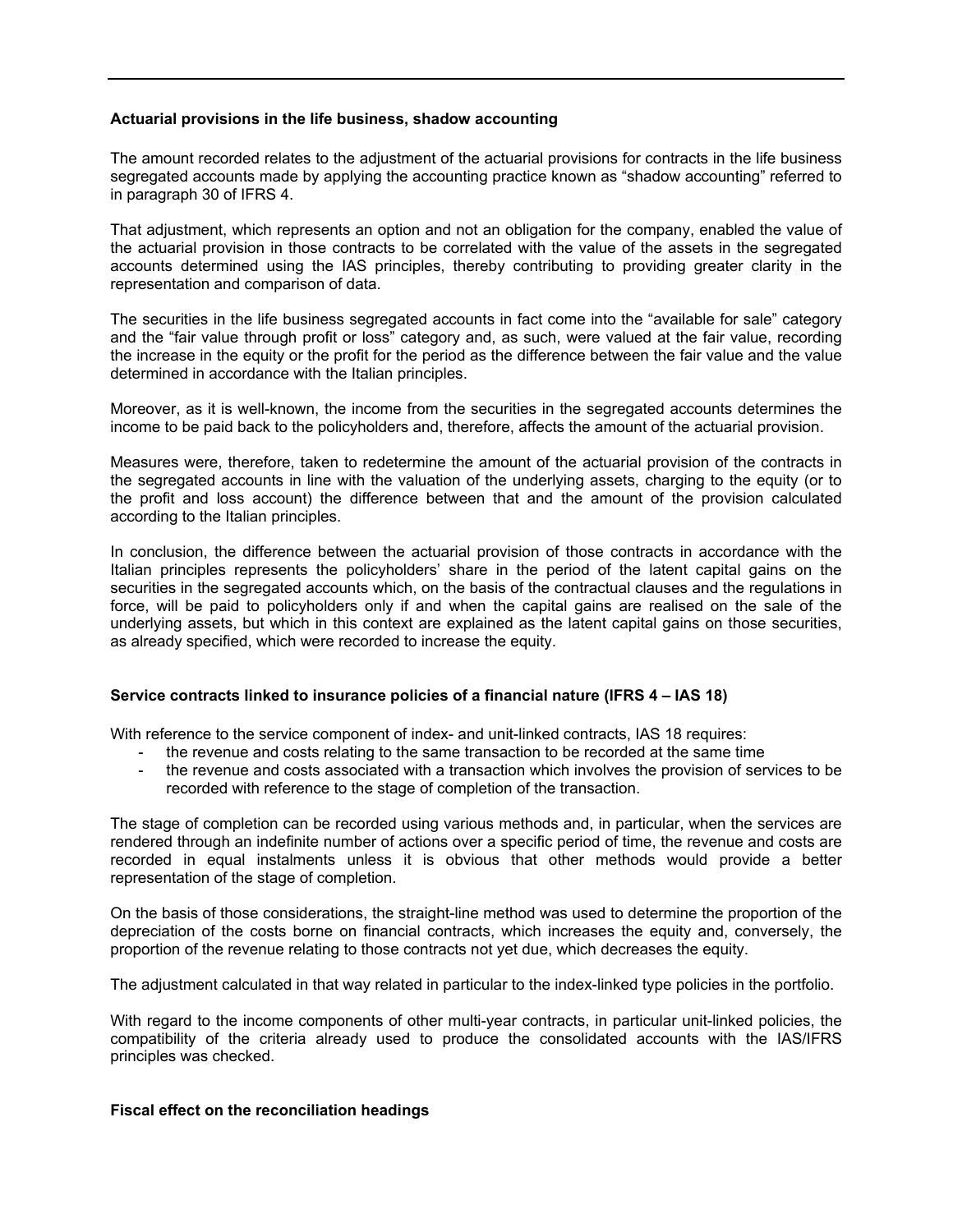Recording the advance and deferred tax on the temporary differences, arising as a result of the application of the IAS/IFRS principles, allows the correlation of the tax burden recorded in the IAS accounts with the profit gross of tax to be maintained in the financial year in which those differences arise and in future financial years in which those differences will be cancelled following, for example, the sale of the assets to which they refer, their recovery through depreciation or the discharging of liabilities. The rate used is the nominal rate stipulated for corporation tax (IRES or IRAP where applicable), taking account of any applicable exemptions.

# **Premium income**

The gross premiums entered in the accounts include the amounts accrued during the financial year for insurance contracts, as defined by IFRS 4 (insurance contracts). That heading does not include the revenue relating to policies which, although legally they are insurance contracts, present an insignificant insurance risk, and therefore come within the scope of application of IAS 39 (Financial instruments: recognition and measurement) and IAS 18 (Revenue). Those contracts are in fact dealt with by the "deposit accounting" method which, as will be stated further on, charges only the explicit and implicit loading charges to the profit and loss account recorded under the heading of "commission received".

More specifically, on the basis of the analyses made on the policies in the portfolio, all non-life and life contracts come within the scope of application of IFRS 4, with the exception of:

- index-linked contracts in class V "Capitalisation";
- unit-linked contracts, which are therefore valued on the basis of the stated IAS 39 and IAS 18 principles and dealt with by the "deposit accounting" method.

Contracts which come within the scope of application of IFRS 4 are dealt with in accordance with the principles applicable to the statutory accounts. In particular, pursuant to art. 45 of Legislative Decree 173/1997 and the instructions contained in the ISVAP measure on accounts charts for insurance companies, the premiums include:

- cancellations in respect of technical write-offs of individual securities issued in the financial year;
- the cancellation of premiums in the life business for subsequent annual payments accrued in previous financial years;
- changes of contract with or without changes of premium, made through substitutions or appendices; whereas they are not included, provided that they are charged to the "other technical charges" heading:
- write-downs of unrecoverable loans to policyholders for premiums in the financial year made at the close of that financial year;
- write-downs of loans to policyholders for non-life premiums in previous financial years.
- write-downs of loans to policyholders for first year or single life premiums issued in previous financial years.

# **Commission received/commission paid**

The headings include commission on investment contracts which do not come within the scope of application of IFRS 4. As already stated under the comments on the premiums headings, it is a case of:

- index-linked contracts which come within class V "Capitalisation",
- unit-linked contracts, for which the loading charges charged on the contract and the management commission received are recorded under commission received and commission paid to intermediaries is recorded under commission paid.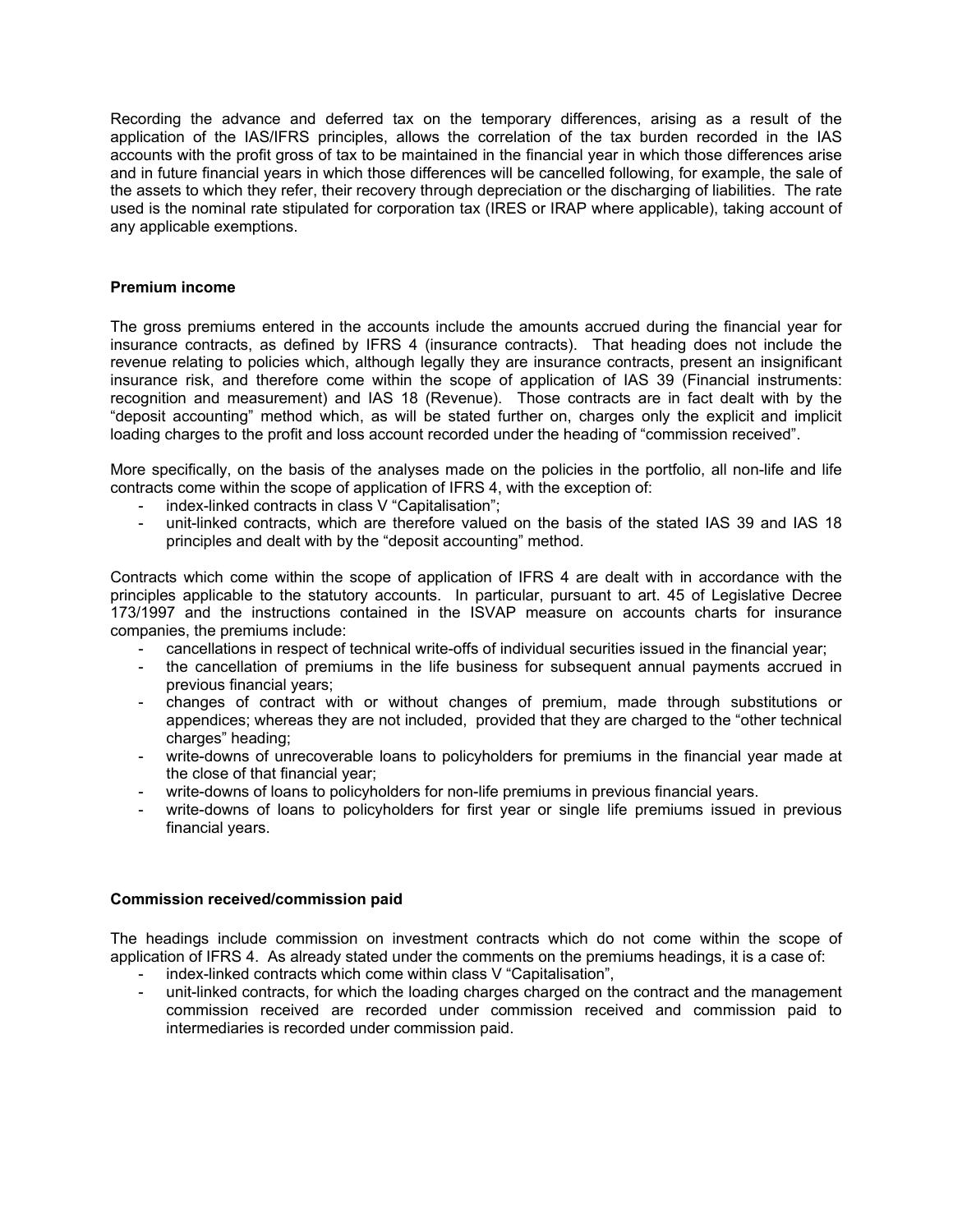# **Investment income**

# **Net income from financial instruments at fair value recorded in the profit and loss account**

These include the profits and losses, including dividends and net trading results, and the positive and negative changes in the financial assets and liabilities included in the "fair value through profit or loss" category. Changes in value are determined on the basis of the difference between the fair value and the accounting value of the financial instruments recorded in that category.

For financial instruments listed on active markets, the fair value is the current market price on the reference date whereas for unlisted financial instruments it is the price determined on the basis of appropriate valuation techniques.

# **Income/charges from shareholdings in subsidiaries, associated companies and joint ventures**

These include the share of the result for the period achieved by those participating interests.

# **Income/charges from other financial instruments and property investments**

The following are recorded under those headings:

- income and capital gains realised (and charges and capital losses realised) on investments classified in the "available for sale" category;
- income and charges on financing and loans;
- income and charges relating to property investments.

# **Net charges on claims**

The heading includes:

- amounts paid, net of recoveries;
- the change in the provision for outstanding claims and other technical provisions in the non-life business;
- the change in the actuarial provisions and other technical provisions of the life business;
- the change in the technical provisions for contracts for which the investment risk is borne by the policyholders for insurance contracts and financial instruments which come within the scope of application of IFRS 4.

The amounts recorded include the settlement expenses paid and for which provision is made, which include all expenses relating to inquiries and investigations into the valuation and settlement of claims and which are allocated to the individual classes in accordance with the amounts of the claims processed and the sums paid, taking account of their different effects.

# **Operating expenses**

The heading includes:

- the acquisition costs of insurance contracts and financial instruments referred to in IFRS 4.2, net of reinsurance cessions;
- staff expenses and other general expenses for the management of financial instruments, property investments and shareholdings and, as agreed, the general expenses and staff expenses of consolidated companies which do not carry out insurance business;
- other general and administration expenses, including the cost of the staff, of consolidated insurance companies, not allocated to specific headings.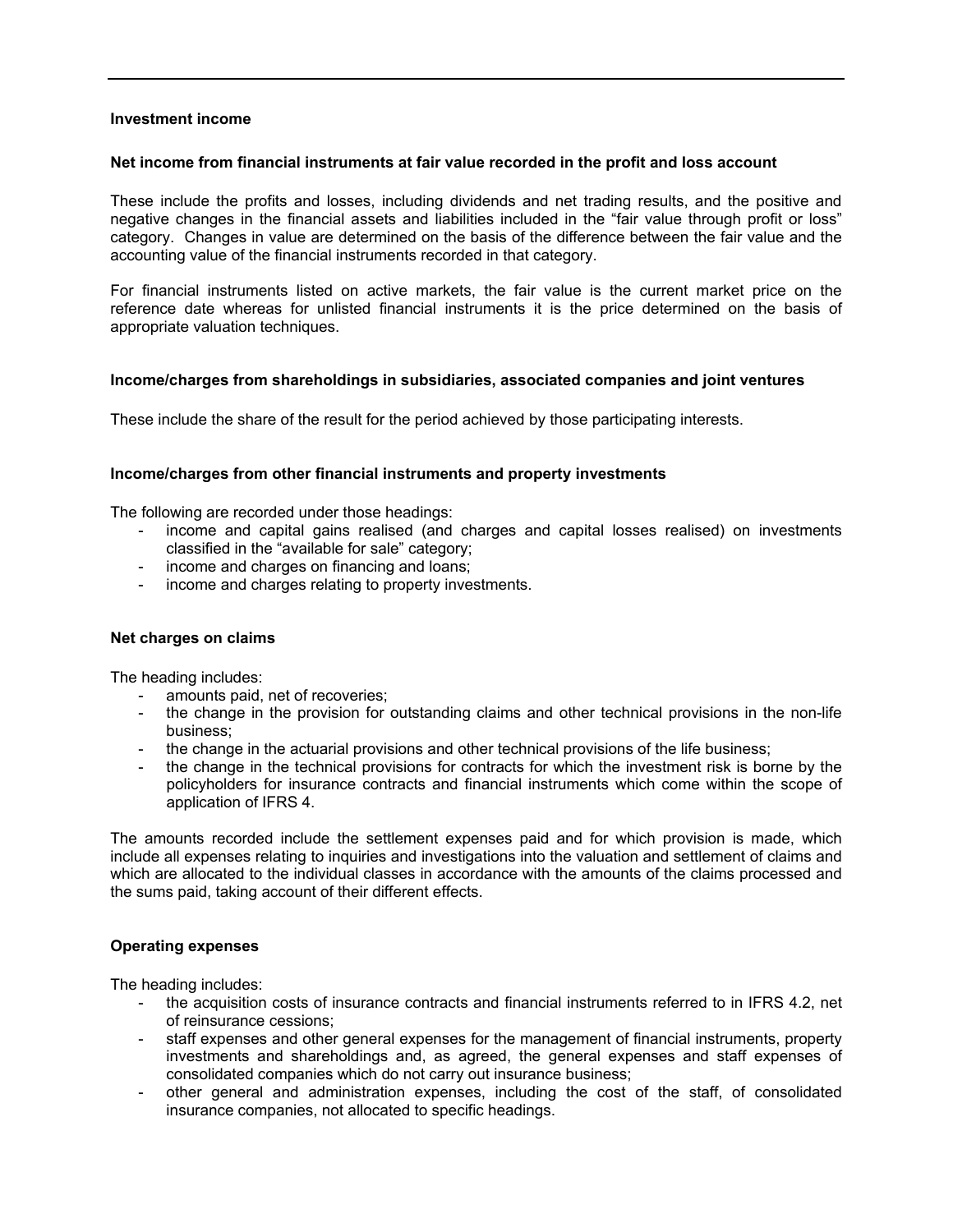# **Other revenue/costs**

The heading includes, inter alia:

- other technical income and charges net of reinsurance cessions, including cancellations and write-downs of amounts owed by policyholders for premiums written in previous financial years;
- positive/negative foreign exchange differences charged to the profit and loss account for the period in accordance with the stipulations of IAS 21;
- revenue and costs of the sale of goods and provision of services other than those of a financial nature;
- revenue and costs relating to the use of tangible and intangible assets and other assets of the company;
- profits and losses realised, adjustments and value readjustments of the tangible and intangible assets, including depreciation, not allocated elsewhere under other headings in the profit and loss account;
- additional provisions made in the period for the liabilities defined in IAS 37.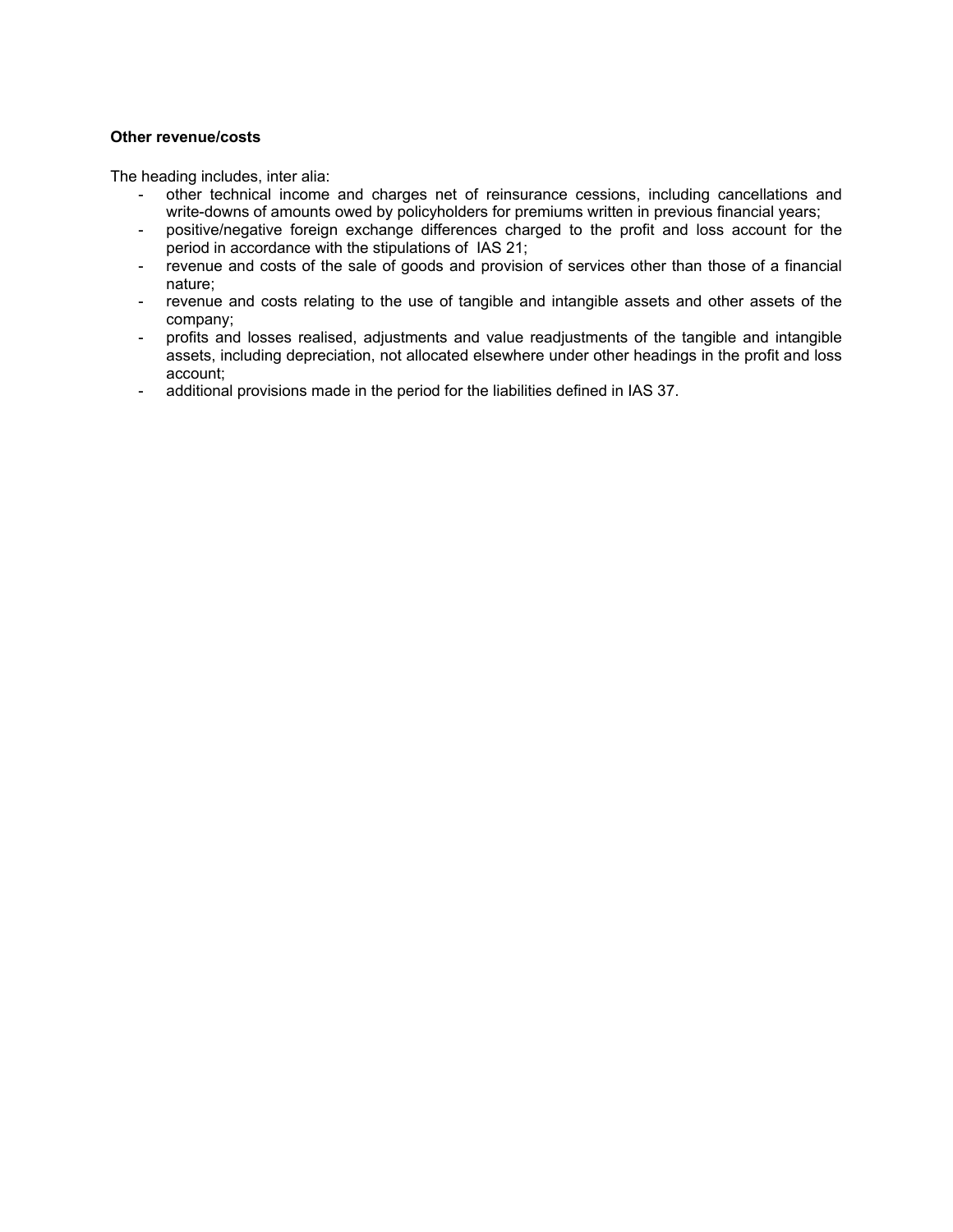# **Information on the Assets**

The table below shows the investments and net technical provisions as at 30/09/2005, compared with the corresponding amounts as at 30/06/2005, as at 31/12/2004 and as at 01/01/05 (the latter date is the date on which IAS principles 32, 39 and IFRS 4 became effective).

The latter comparison has become necessary in order to have a homogeneous series of data, considering that the principles IAS 39 and IFRS 4 were applied with effect from 01/01/2005.

| (EK)                               | 30/09/05   | 30/06/05   | Change % | 31/12/04   | 01/01/05   |
|------------------------------------|------------|------------|----------|------------|------------|
| <b>INVESTMENTS</b>                 |            |            |          |            |            |
| Property investments               | 2,127,378  | 2,121,950  | 0.26     | 2,066,924  | 2,066,924  |
| Shareholdings in subsidiaries,     |            |            |          |            |            |
| associ-ated companies and          | 62,971     | 62,970     | 0.00     | 61,987     | 61,987     |
| joint ventures                     | 876,647    | 815,650    | 7.48     | 544,019    | 690,601    |
| Financing and loans                |            |            |          |            |            |
| Investments<br>owned<br>up<br>to   | 19,866,663 | 19,138,281 | 3.81     | 17,766,940 | 18,433,342 |
| maturity                           |            |            |          |            |            |
| Financial assets available for     | 6,677,186  | 6,629,303  | 0.72     | 5,735,898  | 5,444,604  |
| sale                               |            |            |          |            |            |
| Financial assets recorded at       |            |            |          |            |            |
| fair value in the profit and loss  |            |            |          |            |            |
| account                            |            |            |          |            |            |
| <b>Total investments</b>           | 29,610,845 | 28,768,154 | 2.93     | 26,175,768 | 26,697,458 |
| assets:<br>property<br>Intangible  | 391,782    | 394,711    | (0.74)   | 405,459    | 405,459    |
| and other intangible assets        |            |            |          |            |            |
| Total non-current assets           | 30,002,627 | 29,162,865 | 2.88     | 26,581,227 | 27,102,917 |
| Cash at bank and in hand and       | 723,105    | 917,675    | (21.20)  | 755,797    | 755,797    |
| equivalent                         |            |            |          |            |            |
| Total non-current assets and       | 30,725,732 | 30,080,540 | 2.14     | 27,337,024 | 27,858,714 |
| cash at bank and in hand           |            |            |          |            |            |
| <b>TECHNICAL</b><br><b>NET</b>     | 10,684,230 | 10,700,990 | (0.16)   | 10,670,533 | 10,593,652 |
| <b>PROVISIONS</b>                  | 13,639,419 | 13,212,732 | 3.23     | 11,226,233 | 12,339,098 |
| Non-life technical provisions      |            |            |          |            |            |
| Life technical provisions          |            |            |          |            |            |
| Total net technical provisions     | 24,323,649 | 23,913,722 | 1.71     | 21,896,766 | 22,932,750 |
| <b>FINANCIAL LIABILITIES</b>       |            |            |          |            |            |
| Subordinated liabilities           | 395,160    | 394,788    | 0.09     | 390,883    | 393,420    |
| Financial liabilities recorded     |            |            |          |            |            |
| at fair value in the profit and    | 3,219,474  | 3,129,661  | 2.87     | 3,619,586  | 2,782,503  |
| loss account                       | 1,009,729  | 1,037,441  | (2.67)   | 995,695    | 997,561    |
| Other financial liabilities        |            |            |          |            |            |
| <b>Total financial liabilities</b> | 4,624,363  | 4,561,890  | 1.37     | 5,006,164  | 4,173,484  |

The heading Property Investments includes property held by the company for investment purposes and intended to be used by third parties as such.

The heading "shareholdings in subsidiaries, associated companies and joint ventures" includes shareholdings in associated companies, which were valued using the net equity method, in addition to the book value of some shareholdings in subsidiaries which were not fully consolidated as this was totally irrelevant for the purposes of providing a truthful and correct representation and because they were being restructured and not operational.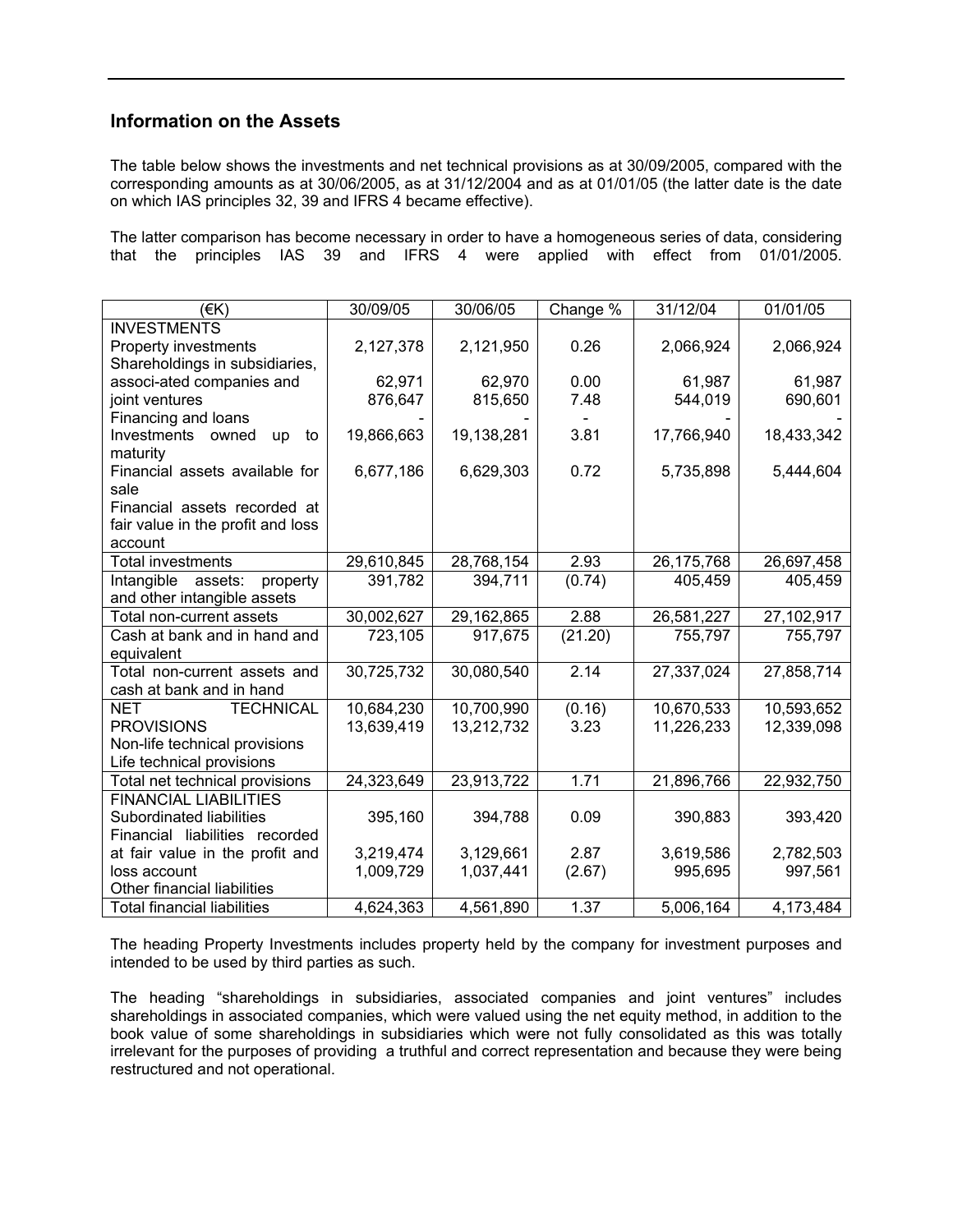Financing and Loans include  $\epsilon$  113,233K for certificates of indebtedness,  $\epsilon$  173, 092K for repurchase agreement transactions and € 98,647K for loans on life policies and other financing and loans, including reinsurers' deposit accounts with ceding undertakings of  $\epsilon$  33,211K.

The heading also includes  $\epsilon$  128,939K for financing granted by Finitalia to its own customers and the loan secured by a lien on property which can be attributed to the sale of part of the property assets made in the 2003 financial year for  $\epsilon$  76,661K. That loan matures in 2010 and provides for partial advance repayments in accordance with the debtor's repayment schedule for properties in the transaction. The debtor also has the option of total or partial early repayment of the financing at any time.

Finally, the heading also includes a loan for approximately  $\epsilon$  152m, recorded for the future sale of the Banca Intesa shares owned by the parent company through the mandatory convertible exclusively in Banca Intesa shares, issued by the subsidiary SAINTERNATIONAL in September 2004. That loan was up-dated considering the maturity time profile of the future sale underlying the issue of the mandatory.

With reference to investments owned up to maturity, the Group did not consider it appropriate to increase the value of any such financial instrument, in line with the portfolio management strategy.

The financial assets available for sale include the debenture securities and shareholdings not classified in any other way. Although this is a residual category, it represents the largest category of financial instruments, in line with the characteristics and aims of the insurance business.

The heading includes € 16,555,664K for certificates of indebtedness and € 3,310,999K for shareholdings.

The financial assets recorded at fair value in the profit and loss account include securities held for trading and securities assigned to that category by the Group companies.

It should be pointed out that the so-called designated financial instruments include  $\epsilon$  333m for the holding in Swiss Life Holding, for which the fair value variations therefore affect the profit and loss account for the period. The positive impact is equal to approximately  $\epsilon$  38m.

That heading also includes the investments and financial instruments for insurance contracts or investment contracts issued by insurance companies for which the investment risk is borne by the policyholders.

That heading also includes  $\epsilon$  2,343,044K for certificates of indebtedness,  $\epsilon$  830,145K for capital securities and  $\epsilon$  3,503,997K for class D investments.

In accordance with the international accounting principles, properties for direct use by entities which produce consolidated accounts are not considered to be investments: measures were taken to revalue that activity within the scope of the tangible assets, where the remaining property is included, for which the criteria of IAS 2 were applied.

Property for direct use by the Group is recorded at cost and depreciated in accordance with the estimated residual useful life. However, the remaining property is valued at the lower of the cost and market valuation.

Other tangible assets also include furniture, plant, machinery/equipment and motor vehicles used by the Group for its own business.

# **Net technical provisions**

The technical provisions of the non-life business as at 30 September 2005 include the provision for unearned premiums  $(\epsilon 2, 178m)$ , calculated using the pro-rata temporis method, and the provision for outstanding claims ( $\in$  8.506m). With the introduction of the IAS/IFRS international accounting principles, with effect from the 2005 financial year, the equalisation provisions and provisions set up to provide cover for the risks of disasters determined using the flat rate method on the basis of specific regulatory measures in the national legislation are no longer included under that heading. In fact, those provisions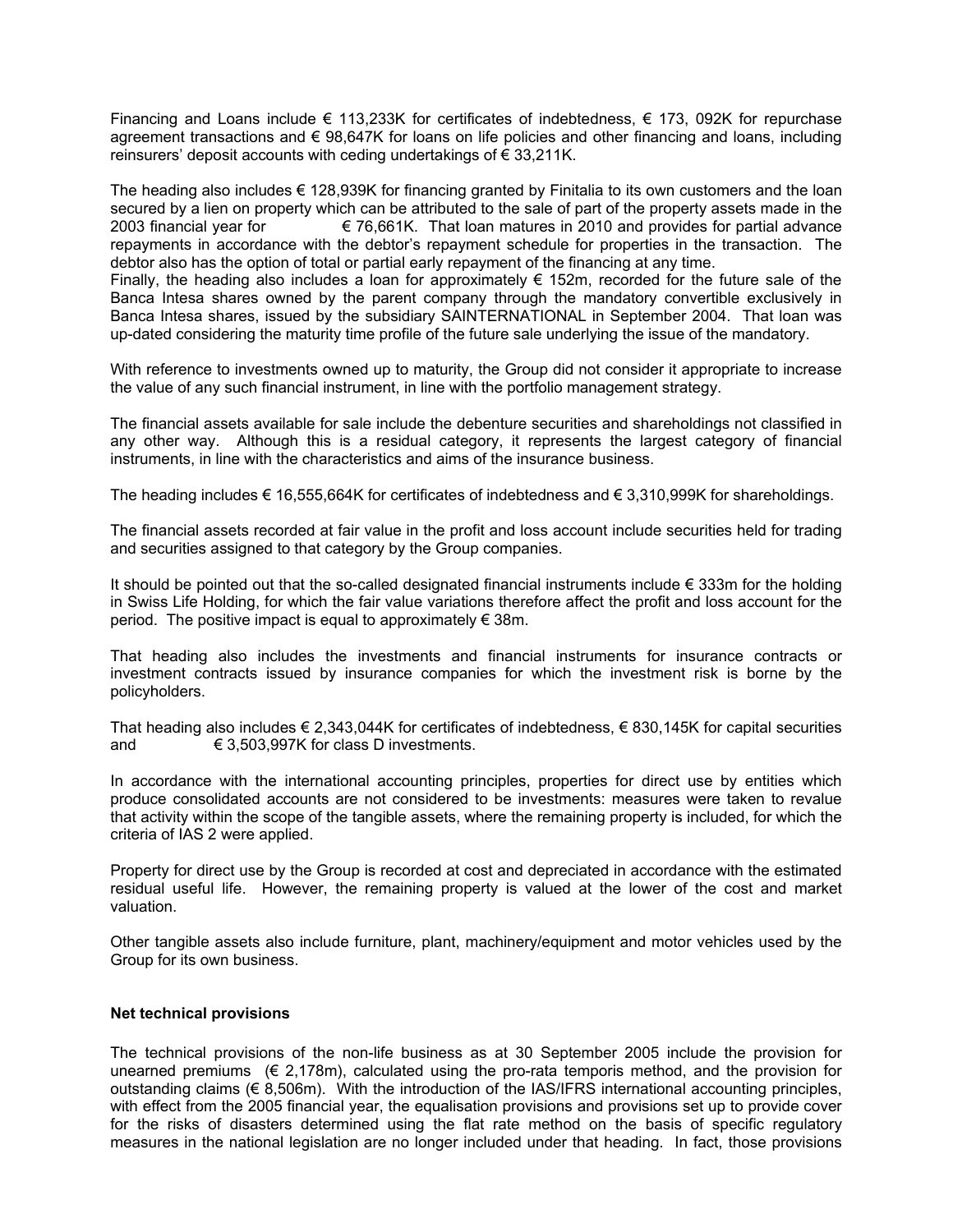are still compulsory for the purposes of producing the statutory financial statements but are no longer set aside in the consolidated accounts and the accumulated amount as at the transition date to IAS was used to increase the equity. The logic behind the new approach was that insurance companies must not set aside insurance liabilities, unless these are for claims which have already been made, whereas for claims for disaster that might occur in the future, the entity which produces the consolidated accounts must make provision for that possibility through a larger equity allocation, generated using the profits not distributed in previous financial years.

The lack of provision for the above-mentioned components within the scope of the technical provisions for the non-life business involved an economic benefit in the period equal to approximately € 6m gross of the fiscal effect.

The technical provisions in the life business are those relating to insurance contracts governed by IFRS 4. Liabilities for index- and unit-linked policies are governed by IAS 39 (Financial instruments) and are recorded under the financial liabilities, as they are contracts with an insignificant insurance risk. In accordance with the stipulations of IFRS 4, the technical provisions, recorded in accordance with the previous accounting principles, were subjected to liability adequacy tests which confirmed their reliability for IAS purposes.

It is also pointed out that the technical provisions of the life business were increased by  $\epsilon$  510m by entering the deferred liabilities to policyholders in the accounts, by applying the shadow accounting technique stipulated in IFRS 4.

# **Financial liabilities**

The application of the international accounting principles has meant significant changes in the presentation of the Group's financial liabilities. In particular, the widening of the basis of consolidation and the different classification of some insurance contracts as investment contracts affects a large number of headings for which there is no comparison with the presentation of the accounts in accordance with local criteria.

It should also be reported that the higher amount of financial payables does not involve any impact in terms of the burden of the provisions in the Group's accounts, as it is an accounting representation in accordance with the new international standards, which does not have a significant effect on the Group's financial leverage.

The heading liabilities at fair value recorded in the profit and loss account as at 30 September 2005 includes € 3,130m for the liabilities of financial contracts issued by the insurance companies, dealt with by the deposit accounting methodology which essentially stipulates that only income margins are charged to the profit and loss account and premiums written are entered under financial liabilities.

The heading also includes approximately  $\epsilon$  21.1m for hedging derivatives operations entered into by the parent company for which the financial instruments owned by the Group recorded a similar positive variation affecting the profit and loss account.

Financial liabilities include  $\epsilon$  113m for the bank borrowings of the subsidiary Finitalia,  $\epsilon$  232m for customers' deposits with the subsidiary BancaSAI,  $\epsilon$  175.8m for debts for a nominal  $\epsilon$  180.4m, taken out by the subsidiary Sainternational and repayable exclusively in the Banca Intesa shares it owns. The heading also includes € 68m for investment contracts taken out by life policyholders valued in accordance with the depreciated cost method, € 87m for repurchase agreements relating to financing taken out by the subsidiary SAI Mercati Mobiliari and € 25m for loans paid by the subsidiary International Strategy s.r.l. The remainder refers to deposits opened with reinsurers.

Consequently, in order to represent the headings in question correctly, it is considered appropriate to state the headings separately for the single financial payable, understood to be the total amount of the financial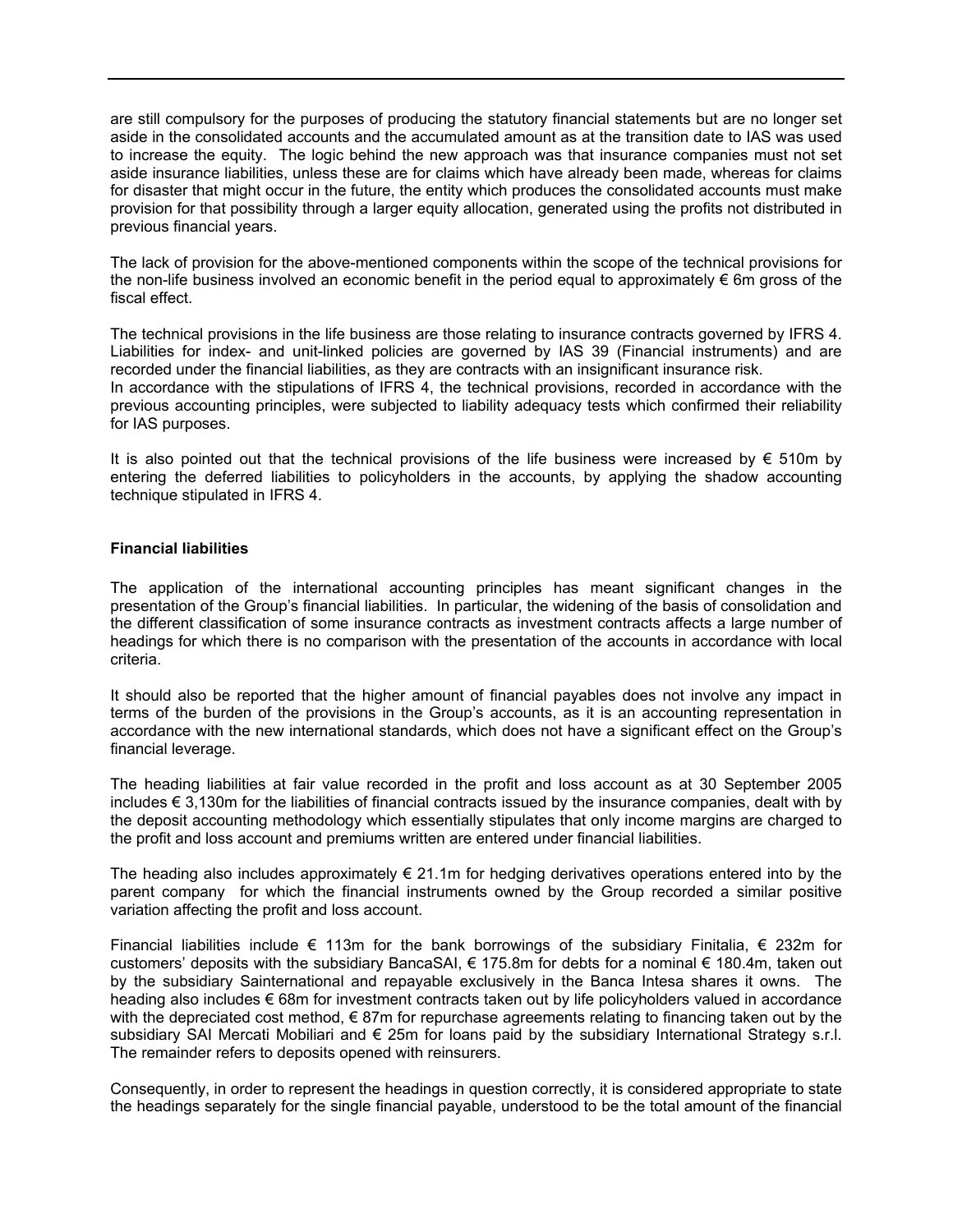liabilities for which it is not possible to establish a specific correlation with the assets headings. The situation is summarised in the statement below.

#### **Debts**

The financial debt situation of the Fondiaria-SAI Group as at 30 September 2005 is as follows

| $(\epsilon m)$                   | 30/09/2005 | 01/01/2005 | 31/12/2004 |
|----------------------------------|------------|------------|------------|
| Subordinated Ioan                | 395.2      | 393.4      | 400.0      |
| <b>Mandatory Sainternational</b> | 175.8      | 176.1      | 180.4      |
| Borrowings from banks and other  | 146.8      | 150.2      | 149.5      |
| financing                        |            |            |            |
| Total debts                      | 717.8      | 719.7      | 729.9      |

The subordinated loan heading includes the financing taken out with Mediobanca in July 2003 and at the same time the early repayment of the loan taken out previously on 12/12/2002.

The loan of an amount equal to a nominal  $\epsilon$  400m was taken out to increase the component elements of the solvency margin.

In July 2003, after authorisation from ISVAP and on the basis of the understandings reached with Mediobanca, Fondiaria-SAI acquired a new subordinated loan, for the amount of that contract in December 2002, with early repayment at the same time as the existing financing.

For more details about the terms of the financing, please refer to the accounts documents.

The amount stated in the table  $(6, 395.2m)$  corresponds to the valuation of the subordinated loan at the depreciated cost, less the commission already capitalised in the accounts in accordance with Italian principles, using the actual interest criterion stipulated by IAS 39.

The difference between the amount as at 31/12/2004 and that as at 01/01/2005 is due to the different valuation method. As at 31/12/2004, the debt was stated at its nominal value in accordance with Italian principles; as at 01/01/2005, it was valued at the depreciated cost using the actual interest criterion.

On 27 September 2004, the Luxembourg subsidiary SAINTERNATIONAL S.A. issued a Convertible and Repayable Debenture Loan exclusively with BANCA INTESA ordinary shares owned by Fondiaria-SAI, maturity date 29 September 2010.

Debentures of a total nominal value of € 180,400K will be repaid at maturity by handing over 44,000,000 BANCA INTESA ordinary shares, owned today by Fondiaria-SAI, at the exchange price of  $\epsilon$  4.10 per share and, therefore, with a bonus of 35.13% compared with the price of the BANCA INTESA ordinary shares at the time the offer price is set.

The annual coupon for the debentures and the return at maturity is 6.10%.

The debentures were listed on the Luxembourg Stock Exchange on 21 October 2004.

However, with regard to the commitment by SAINTERNATIONAL to hand over the BANCA INTESA shares being converted to the noteholders, Fondiaria-SAI directly took on the commitment to hand over the shares to the noteholders.

That transaction enabled the Fondiaria-SAI Group to rebalance the mix of investments, reducing the share component of the portfolio further.

The difference between the amount as at 31/12/2004 and that as at 01/01/2005 is due to the different valuation method. As at 31/12/2004, the debt was stated at its nominal value in accordance with the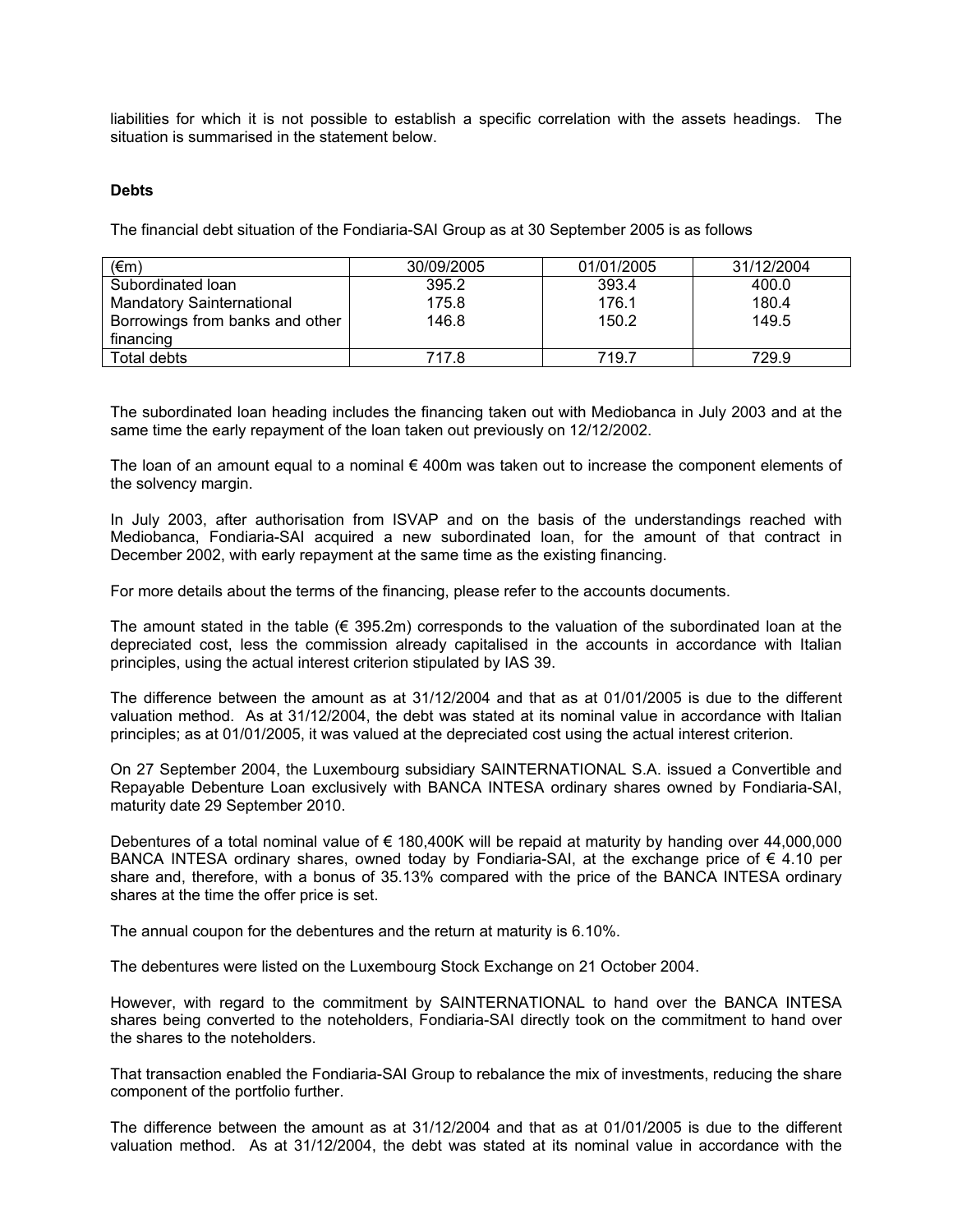Italian principles; as at 01/01/2005, it was valued, as stipulated by IAS 39, at the depreciated cost less the commission already capitalised in the accounts in accordance with the Italian principles, using the actual interest criterion.

The value stated as at 30/09/2005 ( $\epsilon$  175,760K) is due to the application of IAS 39.

Borrowings from banks and other financing heading consist of € 25,046K for the residual debt outstanding on the financing contract and the mortgage loan taken out by the subsidiary International Strategy S.r.l. with The Royal Bank of Scotland.

There are other borrowings from banks of € 120,590K, including € 113,206K for the Finitalia debt to credit institutions and other debtor positions of an insignificant unit value of € 1,204K.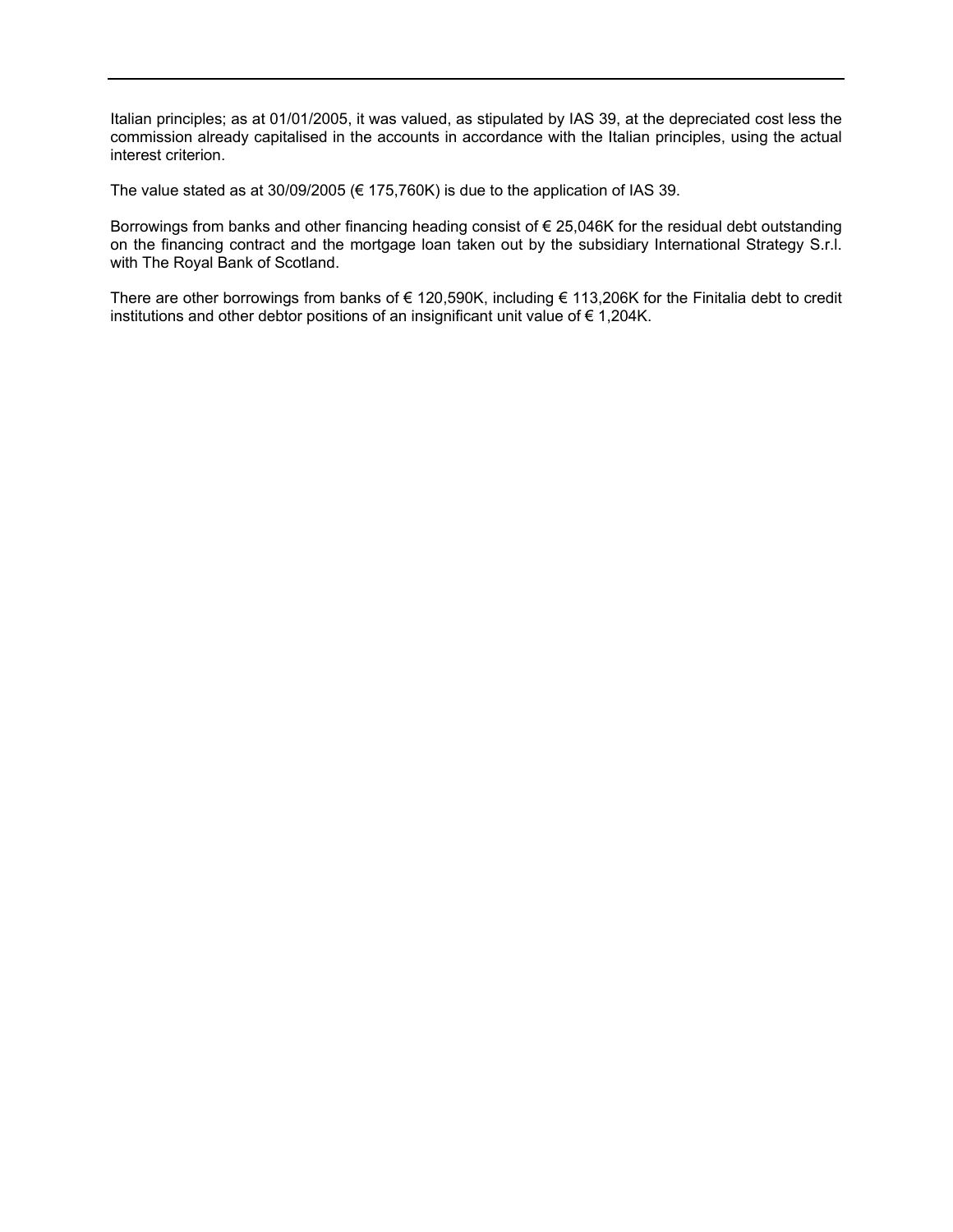# **Economic Data**

In order to guarantee a proper comparison, all the data for the third quarter 2004 were set out by applying the IAS/IFRS international accounting principles used at the time the report for the third quarter 2005 was produced, advising that the data as at September 2004 do not incorporate the effects of the application of IAS 39 and IFRS 4 which, as stated previously, were first applied only with effect from 1 January 2005. The economic situation for the quarter and the first nine months are set out below, compared with the similar periods in the previous year:

| $($ €K)                                              | 3rd quarter | 3rd quarter | Jan-Sept  | Jan-Sept  |
|------------------------------------------------------|-------------|-------------|-----------|-----------|
|                                                      | 2005        | 2004        | 2005      | 2004      |
| Net premiums                                         | 2,218,255   | 2,225,446   | 6,801,506 | 7,014,611 |
| Gross premiums earned                                | 2,288,504   | 2,281,075   | 7,015,930 | 7,241,667 |
| Premiums ceded in reinsurance in the period          | 70,249      | 55,629      | 214,424   | 227,056   |
| Commission received                                  | 15,029      | 1,900       | 51,164    | 12,397    |
| Net income from financial instruments, recorded at   |             |             |           |           |
| fair value in the profit and loss account            | 28,247      | 31,478      | 201,080   | 145,797   |
| investments<br>subsidiaries,<br>from<br>Income<br>in |             |             |           |           |
| associated companies and joint ventures              | (238)       | (976)       | 941       | 1,219     |
| Income from other financial<br>instruments<br>and    | 230,635     | 259,608     | 780,472   | 875,161   |
| property                                             | 187,496     | 155,506     | 481,124   | 472,286   |
| Interest received                                    | 2,542       | 27,510      | 80,296    | 115,324   |
| Other income                                         | 30,463      | 65,854      | 191,475   | 241,563   |
| Profits realised                                     | 10,135      | 10,738      | 27,577    | 45,988    |
| Valuation profits                                    | 46,367      | 23,731      | 193,607   | 206,489   |
| Other revenue                                        |             |             |           |           |
| <b>TOTAL REVENUE</b>                                 | 2,538,295   | 2,541,187   | 8,028,770 | 8,255,674 |
| Net charges on claims                                | 1,790,823   | 1,857,770   | 5,680,579 | 5,920,540 |
| Amounts paid and change in technical provisions      | 1,818,420   | 1,844,237   | 5,766,979 | 6,089,406 |
| Reinsurers' share                                    | 27,597      | (13, 533)   | 86,400    | 168,866   |
| Commission paid                                      | 23,644      | 1,299       | 30,990    | 7,764     |
| Charges of investments in subsidiaries, associated   |             |             |           |           |
| companies and joint ventures                         |             | 2           |           | 6         |
| financial<br>Charges on other<br>instruments<br>and  | 43,705      | 35,851      | 148,625   | 207,402   |
| property                                             | 2,678       | 22,909      | 40,597    | 34,529    |
| Interest paid                                        | 2,334       | 24,059      | 48,512    | 64,576    |
| Other charges                                        | 11,159      | 15,862      | 23,110    | 53,381    |
| Losses realised                                      | 27,534      | (26, 979)   | 36,406    | 54,916    |
| <b>Valuation losses</b>                              | 304,414     | 377,693     | 1,098,142 | 1,152,932 |
| Operating expenses                                   |             |             |           |           |
| Commission and other acquisition expenses on         | 224,709     | 287,482     | 842,521   | 872,204   |
| insurance contracts                                  | 7,876       | 11,928      | 25,406    | 47,189    |
| Investment management charges                        | 71,829      | 78,283      | 230,215   | 233,539   |
| Other administration expenses                        | 151,471     | 60,630      | 401,408   | 386,171   |
| Other costs                                          |             |             |           |           |
| <b>TOTAL COSTS</b>                                   | 2,314,057   | 2,333,245   | 7,359,744 | 7,674,815 |
| PRE-TAX PROFITS (LOSSES) IN THE YEAR                 | 224,238     | 207,942     | 669,026   | 580,859   |
| Tax                                                  | 74,957      | 89,276      | 220.726   | 239,609   |
| PROFITS (LOSSES) IN THE YEAR NET OF TAX              | 149,281     | 118,666     | 448,300   | 341,250   |
| PROFITS (LOSSES) ON CEASED OPERATIONS                |             |             |           |           |
| CONSOLIDATED PROFITS (LOSSES)                        | 149,281     | 118,666     | 448,300   | 341,250   |
| PROFITS (LOSSES) IN THE YEAR - THIRD                 | 36,175      | 15,532      | 93,185    | 64,860    |
| <b>PARTIES</b>                                       |             |             |           |           |
| PROFITS (LOSSES) IN THE YEAR - GROUP                 | 113,106     | 103,134     | 355,115   | 276,390   |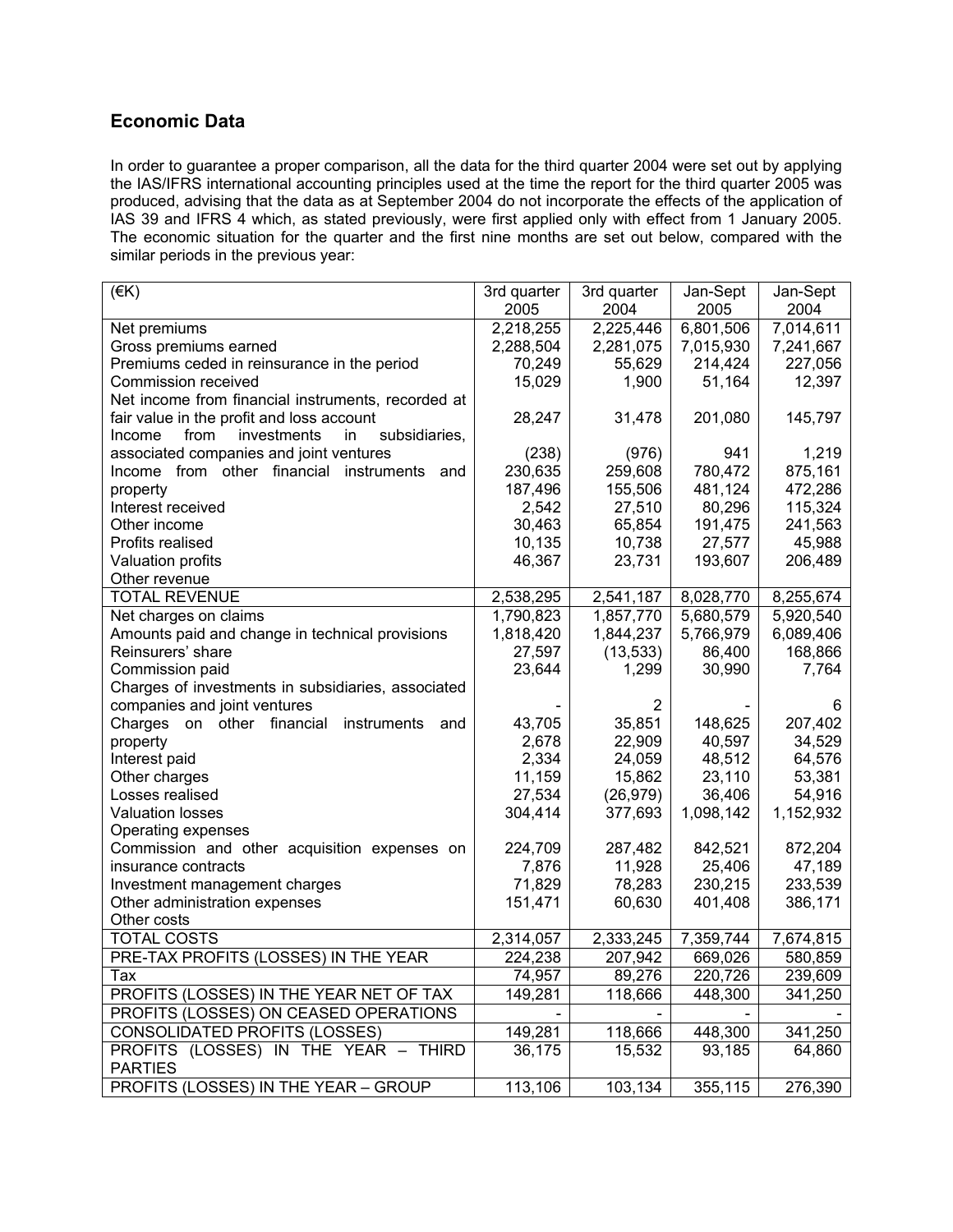# **Management and Comments**

In the course of the third quarter of the 2005 financial year, the business of the Fondiaria-SAI Group is reporting growth as at 30 September 2004, which is definitely higher than the targets forecast in the industrial plan for the whole of the current financial year.

The favourable cyclical trends on the financial markets and the high level of efficiency achieved in the claims handling and settlement processes have contributed to the good results. This can be set against a development of premiums achieved in a reference macroeconomic context which has been made difficult by the trend in the economic cycle. The Group's management indexes are positive and reporting growth compared with the corresponding period in the previous financial year.

With reference to the essential management aspects, as at 30 September 2005, we would highlight:

- the **consolidated result** was € 448m compared with € 341m in the first nine months of the 2004 financial year. The lack of depreciation of the goodwill, for which the gross figure was confirmed on the impairment tests, the positive effect of the fair value valuation recorded in the profit and loss account for the financial instruments in the HFT and designated category, contributed to the size of the result.
- **the technical performance in the insurance business** is showing further improvement in the **non-life sector**. According to charts in the traditional form of representation, the technical account for the sector reported results in excess of  $\epsilon$  325m ( $\epsilon$  305m as at 30/09/2004), the good performance in the non-marine classes contributed to this, adding to the satisfactory performance in the motor vehicle classes. That result is even more significant considering the fact that a lower amount of deferred acquisition costs were capitalised in the course of the period compared with what was reported historically by the group.

With regard to the **life business** segment, the good performance in premium income is confirmed for traditional type policies (+19.5% at Group level). Moreover, the application of the international accounting principle IFRS 4 involved writing off approximately  $\epsilon$  504m for premiums for index- and unit-linked policies for which no significant insurance risk was identified. The result on the technical account is equal to approximately € 46m, a slight fluctuation compared with the figure for the last period due to the effect of the closure of the Consap disputes with the subsidiary Milano (a negative effect of approximately  $\epsilon$  6.5m on the technical account) and due to the gradual reduction of the income margins in the existing portfolio.

- **operating costs** totalled  $\in$  1,098m ( $\in$  1,153m as at 30/09/2004) and represent approximately 15.6% of the premiums for the year, a substantial improvement compared with the figure for the previous period for comparison (the incidence was approximately 15.9%).
- excluding the contribution of the financial instruments recorded at the fair value in the profit and loss account, the **total gross income from investments** reached € 780m (€ 875m as at 30/9/2004). That amount is adjusted by  $\epsilon$  108m for the corresponding charges. A further  $\epsilon$ 108m of that amount was contributed by the net profits on the realisation of movables and immovables. The balance of profits and losses from the valuation was negative by approximately € 9m.
- **interest paid** of approximately  $\in$  41m is virtually all chargeable to the financial indebtedness.
- the contribution of the **financial instruments** recorded **at the fair value** in the profit and loss account totalled  $\epsilon$  201m, of which approximately  $\epsilon$  38m related to the valuation of the participating interest Swiss Life Holding.
- the balance of the **other revenue and other costs** is negative by  $\epsilon$  207m,  $(\epsilon$  180m as at 30/09/2004). These residual type headings include the technical and non-technical income and charges not classified elsewhere, more than the depreciation, extraordinary income and losses and the net change in the provisions for risks and charges.
- the **tax burden in the period** fell compared with September 2004 due to the effect of the phenomena already recorded in the half year including the realisation of some shareholdings under the exemption rules and due to the higher contribution of the dividends of the participating interests.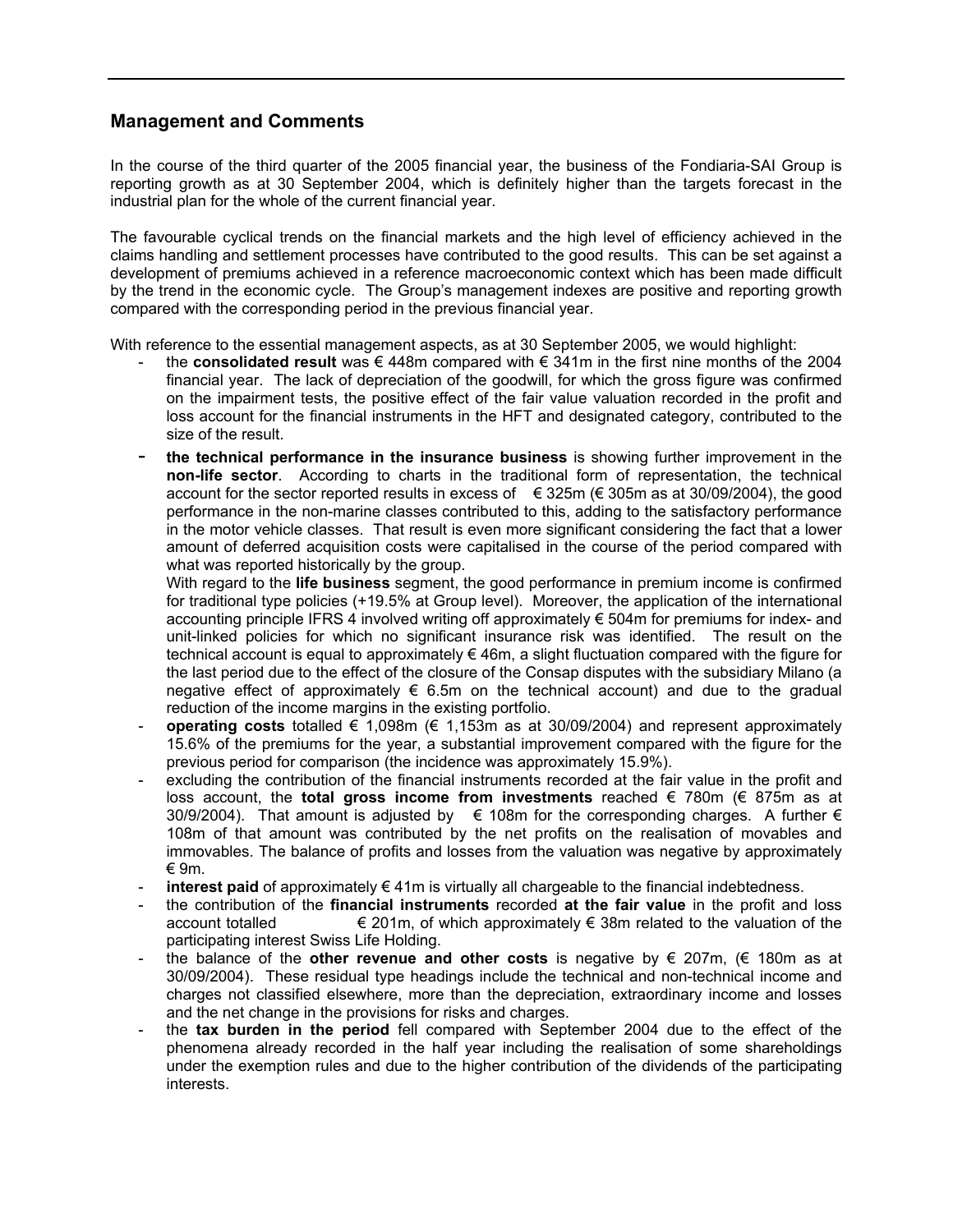# **Non-life business**

At the end of September, the premium income of the Fondiaria-SAI Group totalled  $\epsilon$  5.180.7m (+1.62%) compared with 30/09/2004) chargeable to the non-life classes and sub-divided into categories of assets is set out in detail in the table below:

| $($ <del>€</del> K)                     | 30/09/2005 | 30/09/2004 | Change % | 30/06/2005 |
|-----------------------------------------|------------|------------|----------|------------|
| <b>NON-LIFE BUSINESS</b>                |            |            |          |            |
|                                         |            |            |          |            |
| <b>ITALIAN DIRECT BUSINESS</b>          |            |            |          |            |
| Accident and health                     | 450,542    | 441,989    | 1.94     | 325,807    |
| Land vehicles TPL                       | 3,172,052  | 3,143,388  | 0.91     | 2,215,454  |
| Motor insurance, other classes          | 528,949    | 531,027    | (0.39)   | 374,920    |
| aviation<br>Marine,<br>transport<br>and | 151,542    | 140,867    | 7.58     | 103,427    |
| insurance                               | 455,890    | 433,599    | 5.14     | 328,274    |
| Fire and other property damage          | 307,630    | 293,660    | 4.76     | 227,564    |
| <b>General TPL</b>                      | 51,228     | 47,797     | 7.18     | 36,946     |
| Credit and bonds                        | 20,285     | 19,750     | 2.71     | 12,198     |
| Pecuniary losses                        | 10,788     | 10.076     | 7.07     | 7,782      |
| Legal protection                        | 22,822     | 20,392     | 11.92    | 15,945     |
| Assistance                              |            |            |          |            |
| TOTAL ITALIAN DIRECT BUSINESS           | 5,171,728  | 5,082,545  | 1.75     | 3,648,317  |
| <b>INDIRECT BUSINESS</b>                | 9,013      | 15,505     | (41.87)  | 7,253      |
| <b>OVERALL TOTAL</b>                    | 5,180,741  | 5,098,050  | 1.62     | 3,655,570  |

Premiums earned in the quarter totalled  $\epsilon$  1,525,171K and represent 29.4% of total income as at 30 September 2005.

By September, the parent company's premium income from the direct business totalled  $\epsilon$  2,811,750K  $(+0.9\%)$ , of which  $\epsilon$  2,016,053K (-0.7%) was produced by the motor vehicle classes.

The Milano Assicurazioni Group contributed income of  $\epsilon$  1,984m to the result, an increase of 2.3% compared with September 2004.

Claims paid in the Italian direct business, up to 30/09/05, including settlement costs totalled  $\epsilon$  3,561.3m, of which  $\epsilon$  2,041m related to the parent company ( $\epsilon$  1,859m as at 30 September 2004).

The loss ratio for the period was approximately 72.11%, in line with the figure for September 2004. The ratio of operating costs to premiums was also stable.

Consequently, the combined ratio shows a ratio of approximately 93.6%, a further improvement compared with September 2004 (93.9%).

With reference to the operating performance of the Motor TPL class, the figures up to 30 September 2005 show a further slight fall in the claims frequency accompanied by a significant reduction in the number of claims for the parent company. That phenomenon is accompanied by a significant increase in the speed of settlement for the current generation and previous generations and represents a sign of the efficiency achieved in dealing with and settling claims, in order to contain the rise in the average cost of claims paid, which is still increasing above the rate of inflation and against which the recourse to tariff leverage cannot be set.

With reference to the parent company, the number of claims reported in the Motor TPL class fell by approximately 4.2% whereas the average cost of claims paid in the year increased by approximately 8.7%: the corresponding speed of settlement was around 60.2%, an increase of a more than 2 percentage points compared with 30/09/2004.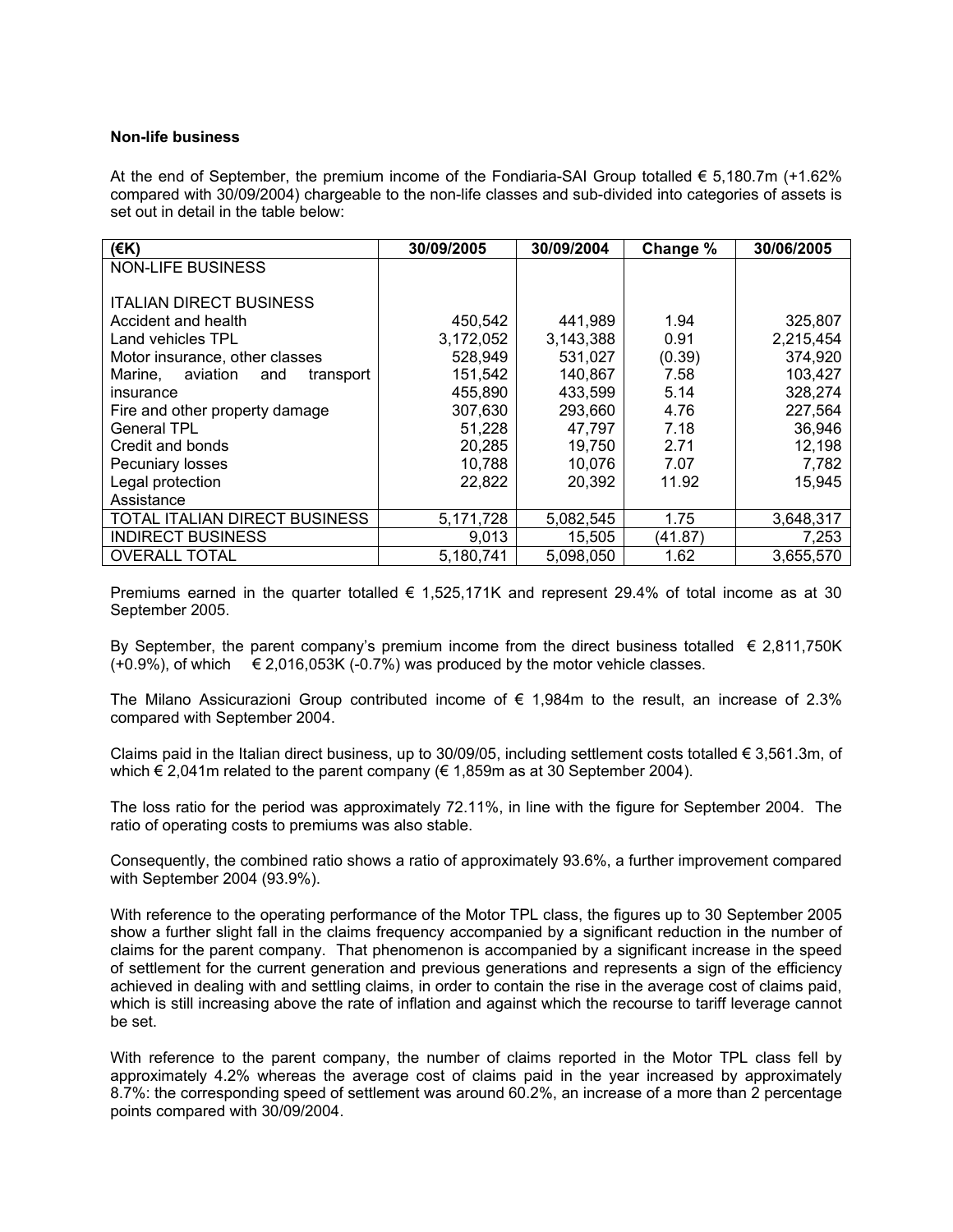Performance in the land vehicles – own damage or loss class is positive again as, unlike what was recorded in previous periods, its performance suffered from the atmospheric events of last summer and the general increase in the cost of claims not followed up.

With reference to the parent company's non-motor vehicle classes, premiums written in the Italian direct business totalled € 795.7m, an increase of 5.0% compared with the third quarter of 2004. The number of claims reported, 307,415, fell by 0.39%. The costs of claims in the current generation totalled  $\epsilon$  542.3m, an increase of 9.2%.

Looking at the individual classes in the account:

# **Accidents**

Premiums € 165.6m (+4.3%) 38,699 pro-quota claims (-2.7%) 28,083 claims were paid, 8.7% less than in the third quarter of 2004. The cost of claims in the current generation totalled  $\epsilon$  75.0m, a fall of 2.0% compared with the third quarter of 2004.

# **Health**

Premiums € 111.4m (-0.1%) 109,679 claims (-4.5%) 102,928 claims were paid, 2.7% less than in the third quarter 2004. The cost of claims in the current generation totalled  $\epsilon$  98.1m, an increase of 1.2% compared with the third quarter of 2004.

# **Fire and other natural disasters**

Premiums € 126.4m (+7.7%) 29,105 claims (+8.0%) 22,002 claims were paid, an increase of 4.7% compared with the third quarter 2004. The cost of claims in the current generation totalled  $\epsilon$  82.1m, an increase of 25.5% compared with the third quarter of 2004.

# **Other property damage**

Premiums € 138.8m (+5.9%) 59,960 claims (+9.4%) 48,550 claims were paid, an increase of 5.3% compared with the third quarter of 2004. The cost of claims in the current generation totalled  $\epsilon$  92.8m, an increase of 28.1% compared with the third quarter of 2004.

#### **General TPL**

Premiums € 178.9m (+6.2%) 43,848 claims (-5.2%) 31,905 claims were paid, an increase of 5.0% compared with the third quarter of 2004. The cost of claims in the current generation totalled  $€155.4m$ , an increase of 14.4% compared with the third quarter of 2004.

# **Other damage classes**

Premiums €71.7m (+5.7%) 26,124 claims (+0.3%) 22,212 claims were paid, a fall of 4.4% compared with the third quarter 2004. The cost of claims in the current generation totalled  $\epsilon$  38.9m, a fall of 21.1% compared with the third quarter of 2004.

The speed of settlement for the main non-motor vehicle classes for the third quarter 2005 is set out below: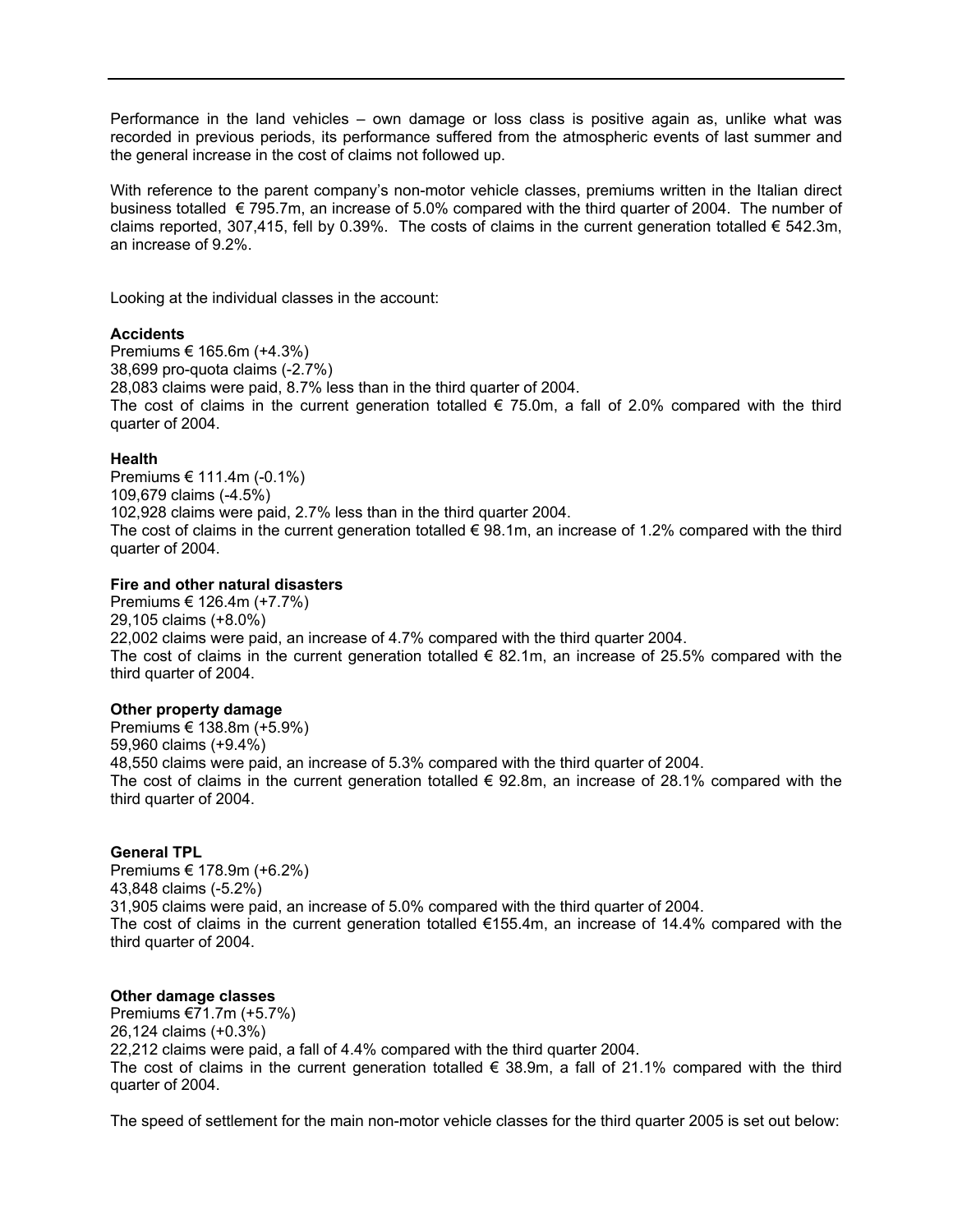| <b>CLASSES</b>                   | <b>Current generation</b> | <b>Previous generations</b> |
|----------------------------------|---------------------------|-----------------------------|
| Accident                         | 30.36                     | 63.03                       |
| Health                           | 86.53                     | 77.26                       |
| Fire and other natural disasters | 55.55                     | 75.07                       |
| Other property damage            | 60.24                     | 77.65                       |
| <b>General TPL</b>               | 44.58                     | 34.97                       |
| Other classes                    | 62.17                     | 35.40                       |

For the subsidiary Milano Assicurazioni, the third quarter of the 2005 financial year closed with a profit of  $\epsilon$ 160.3m, a further increase compared with the positive result already achieved in the corresponding period of the previous financial year, of  $\epsilon$  152.2m (+5.3%).

Premiums written as at 30 September 2005 totalled  $\epsilon$  2,371.5m, an increase of 4% compared with the premium income for the corresponding quarter in the previous financial year.

Within the scope of the direct business, the non-life classes show an increase of 2.6% for premiums written of € 1,959K, of which € 1,476K refer to the motor vehicle classes (+2.7%), whereas € 484K relate to other classes, where an increase of 2.4% was recorded compared with the corresponding period in the previous financial year.

In the first nine months of this financial year, the claims reported in the Italian direct non-life business increased by 5.4% compared with the third quarter of 2004.

The subsidiary Sasa reported a profit of € 6,269K, based on IAS principles. The different classes of the marine sector recorded an increase in premium income of 5.0% (motor vehicle classes +6.0%, nonmarine classes +1.7%). These increases, were higher than those recorded on the market and can be attributed to the development of commercial operations Following the opening of new agencies in the last two financial years, a development which offset the difficulties encountered in the broker sector, which was more exposed to the strong competition reported in the course of this financial year.

The contraction recorded in the hull sector is due virtually totally to the broker's decision to transfer the delegation of the Yard Cover Fincantieri (hull) to other companies in the Group, consequently halving the company's share. The contraction recorded in the goods sector is due to a general and widespread erosion of rates by virtue of strong competition on the market. The aviation sector fully confirms the very positive figure last year, thereby confirming the company's position at the height of the reference market sector.

With regard to Siat, operating performance as at 30 September 2005 generally confirms what emerged at the half year in 2005, although the trend in the technical balance has experienced a slowdown. That is essentially due to the Motor TPL class, which is experiencing a market revaluation of the provision for some claims from previous generations. Production continues to record a considerable increase in premiums compared with the figure for last year, further strengthening what had already emerged in the half year as at 30 June 2005. Claims in the year continue to show a favourable trend in the transport classes and in the motor vehicle classes. Moreover, as stated above, the Motor TPL class has suffered from the negative influence of the deterioration of the provisions for some claims reported in previous years. As has already occurred in the past, the non-marine classes, however, are experiencing the effects of the claims made in the year for policies issued in the "coda lunga" (long tail) classes (specifically for General TPL). Investment income and charges recorded an improvement compared with those for the similar period in the previous financial year, essentially due to increases in the profits made on the sale of stock market securities (in particular shares).

# **Life business**

Premiums written in the life business totalled  $\epsilon$  1,746,344K. The comparison with the figures reported as at 30/09/2004 and 30/06/2005 is not significant, as the figure as at 30/09/2005 incorporates the full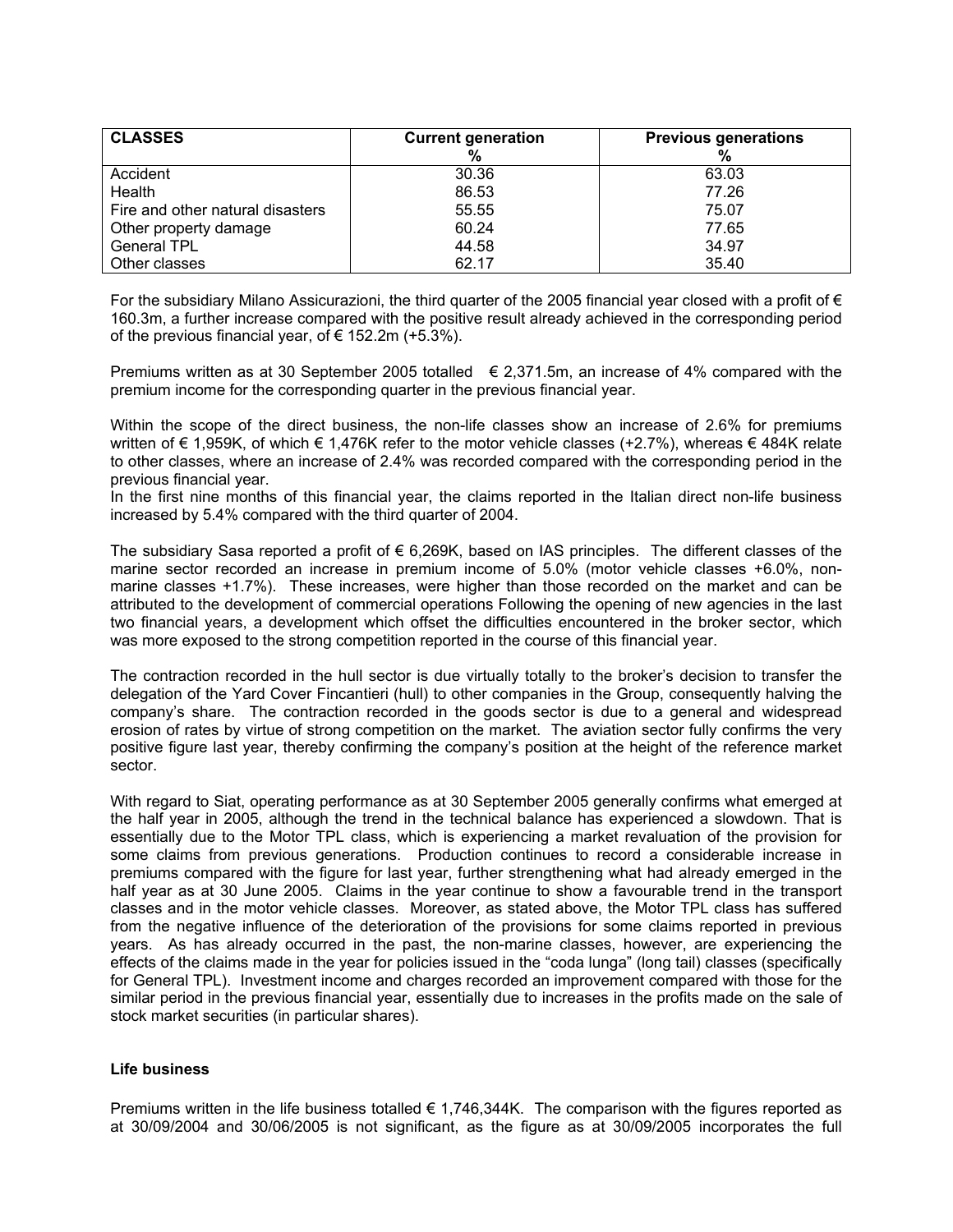application of IFRS 4, consequently writing off premiums headings for all income components for which there is no significant insurance risk.

That new approach involved writing off more than  $\epsilon$  504m for premiums entered in the accounts in accordance with the old accounting criteria.

The assets are sub-divided into categories as set out below:

| (EK)                                          | 30/09/2005 | 30/09/2005 | Change % | 30/06/2005 |
|-----------------------------------------------|------------|------------|----------|------------|
| <b>LIFE BUSINESS</b>                          |            |            |          |            |
| <b>DIRECT BUSINESS</b>                        |            |            |          |            |
| I – Life insurance                            | 886,517    | 741,798    | 19.51    | 617,877    |
| III - Insurance in points I and II related to |            |            |          |            |
| investment funds                              | 60.079     | 714,941    | (91.60)  | 391,668    |
| $IV - Health$ insurance pursuant to art. 1    | 87         | 88         | (1.14)   | 68         |
| <b>EEC Dir 79/267</b>                         | 793,176    | 577,649    | 37,31    | 522,566    |
| V - Capitalisation operations in art. 40 of   |            |            |          |            |
| Legislative Decree no. 174 of 17/3/95         |            | 15,563     |          | 12,038     |
| VI - Pension fund management operations       |            |            |          |            |
| <b>TOTAL DIRECT BUSINESS</b>                  | 1,739,859  | 2,050,039  | (15.13)  | 1,544,217  |
| <b>INDIRECT BUSINESS</b>                      | 6,485      | 8,271      | (21.59)  | 4,948      |
| <b>OVERALL TOTAL</b>                          | 1,746,344  | 2,058,310  | (15.16)  | 1,549,165  |

Premiums earned by the parent company in the direct business in the third quarter of 2005 totalled approximately  $\epsilon$  980m (+26.6% in homogeneous terms). The increase can be ascribed mainly to the income earned through pure capitalisation operations  $(+41.2%$  more than € 491m), which compared with a satisfactory increase (+24% more than  $\epsilon$  458m) of traditional type income.

With regard to the life business, the first nine months of the financial year were characterised by the continued action to protect the segment of capital maturing on life and capitalisation policies.

With a view to the gradual standardisation of the range of products in the first half of the year, the parent company launched two new products onto the market (Open Unico and Open Risparmio) linked to the segregated accounts for customers' specific savings and investment requirements.

Both products are characterised by a costs structure aimed at rewarding, first of all, constant payments and, secondly, the size of payments made by customers.

In July, while continuing its work on redefining and standardising the range of products at Group level, the company launched onto the market a new annual premium product called Open Protetto linked to a new segregated account called FONSAI RE providing the possibility of investing in assets in the property market.

The product, intended to cover customers' medium- to long-term savings requirements, is characterised by a series of insurance cover intrinsic in the tariff structure and the possibility of acquiring additional cover voluntarily.

With reference to the individual pensions segment, as in the previous financial year, the whole market was still characterised by levels of demand which were still below expectations.

The market trend in the "corporate" segment continued with the acquisition of capitalisation products. Demand for this type of product specifically from institutional customers with huge amounts of money to invest remained at high levels.

In that sense, the choice made by the company to launch the new capitalisation product Conto Aperto Corporate in the first half of the year, aimed at companies, organisations, associations and small-scale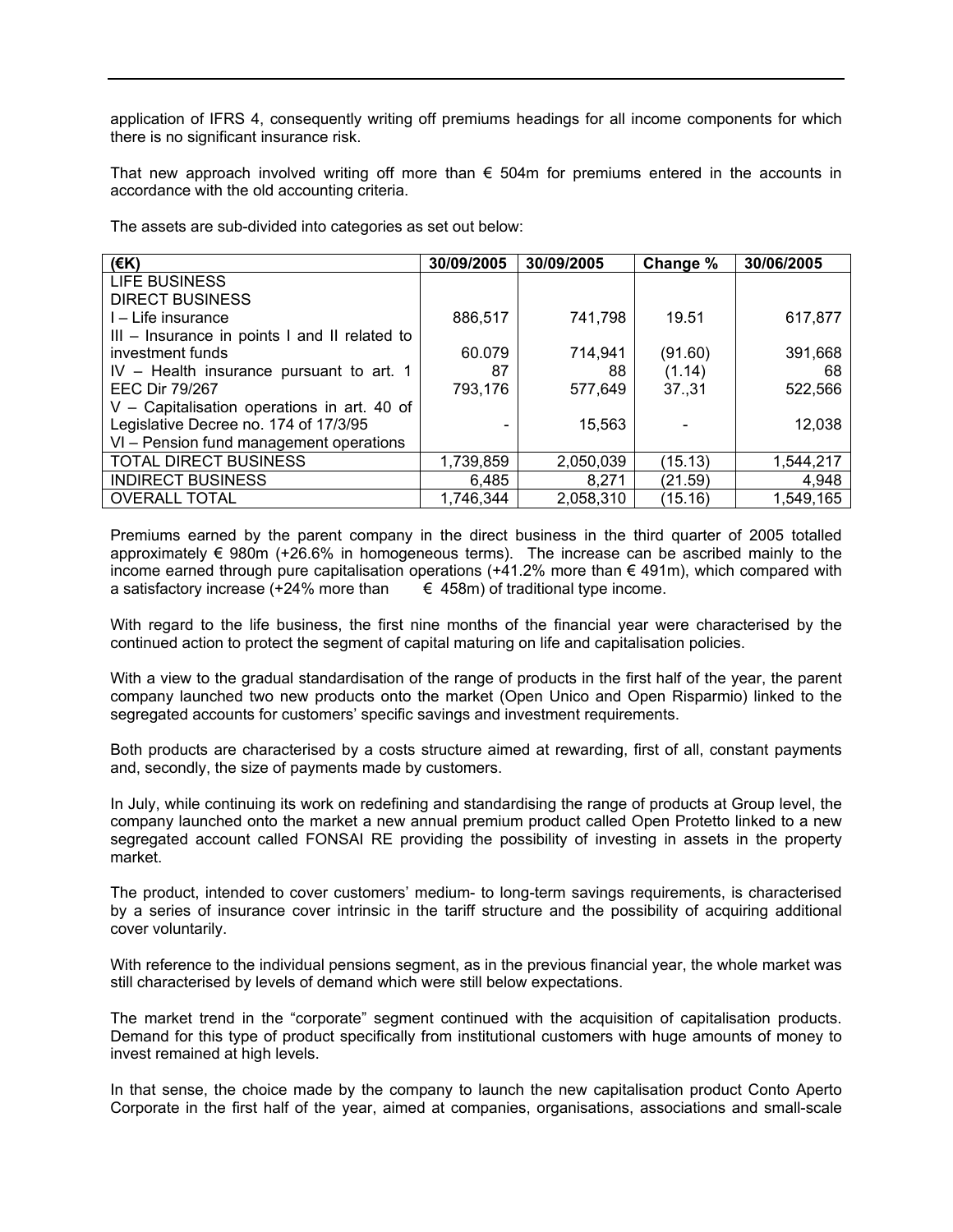entrepreneurs intending to diversify their investments in the current economic and financial situation proved effective and is recording an interesting level of acceptance by its target customer group.

Furthermore, with effect from the third quarter, the work on consolidating and developing the customer portfolio intensified through operations aimed at protecting cover, risk and maturity dates.

This involved the performance of the traditional type collective portfolio (Group TCM, welfare for employees and employee severance indemnities (TFR/TFM)).

Alongside the constant monitoring of the supply on the market, an interesting restyling of the Group's TCM products and employee severance indemnities (TFR/TFM) is being carried out, in the light of ISVAP circular no. 551/D on the transparency of life insurance contracts.

With regard to the performance of the three Open Pension Funds, it is reported that, in the first nine months of the financial year, the company recorded income from the new members and contributions in line with the same period in the year 2004, with a situation of anticipation and uncertainty persisting on the market as to whether the reform of additional pensions, and more particularly the provisions contained therein, will be approved.

The life business of the subsidiary Milano Assicurazioni recorded an 11% increase in premiums written compared with 30 September 2004, € 412.1m against € 370m: a favourable trend was recorded in particular in traditional type products (+12.1%) and pure capitalisation products (+17.8%) also required by institutional customers as an effective instrument for managing their liquidity.

With regard to Novara Vita, the new production totalled  $\epsilon$  486m, corresponding to 86.8% of the budget set for 2005.

By analysing the sales results, it can be seen how the index-linked products are achieving better placement compared with products in the segregated accounts, even though the comparison with the same period in the previous year shows a reduction in the incidence of index- and unit-linked policies on the total placed.

With reference to Po Vita, its commercial performance as at 30 September should be considered very positive: the new production totalled € 563m, approximately 13% higher than the budget value set for 2005 at  $\epsilon$  500m. The number of active contracts is as positive at the end of the third quarter of the year recorded 194,000 policies, a net increase of more than 29,000 policies since the beginning of the year. The positive sales results as at 30 September were sustained by the good performance of the segregated accounts which continued to record income in excess of 4%. Not taking account of the premiums for the three new unit lines sold with effect from April 2005, the appropriation of the total placement between the two main types of products, index and segregated accounts, remains virtually unchanged compared with that in the same period in the previous financial year.

With regard to Sasa Vita, the result for the period as at 30 September 2005 shows a loss of  $\epsilon$  209m, which does not take account of the profit-sharing for reinsurers of  $\epsilon$  1,798K which, on the basis of the existing treaties will become definite and available only after the close of the financial year and which, therefore, were not recorded in the profit and loss account in this quarterly report as at 30 September 2005. Premium income as at September 2005 is 20% higher than the corresponding figure for the previous financial year. The result was obtained thanks to the different activities planned and the following are highlighted specifically: the positive trend in sales of investments, savings and risk policies; the result achieved in the second index at the end of September was slightly less than the second index for 2004. The contribution made by the supplementary pensions products continues to be modest, causing permanent difficulty on this market. One significant figure is that for pure risk premiums, of  $\epsilon$ 8,000K (6,528 in 2004) and 19.1% of the total, of which  $\epsilon$  3,075K relates to individual policies and  $\epsilon$ 4,925K for collective policies. The level of claims in the portfolio remains at very high levels for the company, considering the considerable increase in the number of risk policies.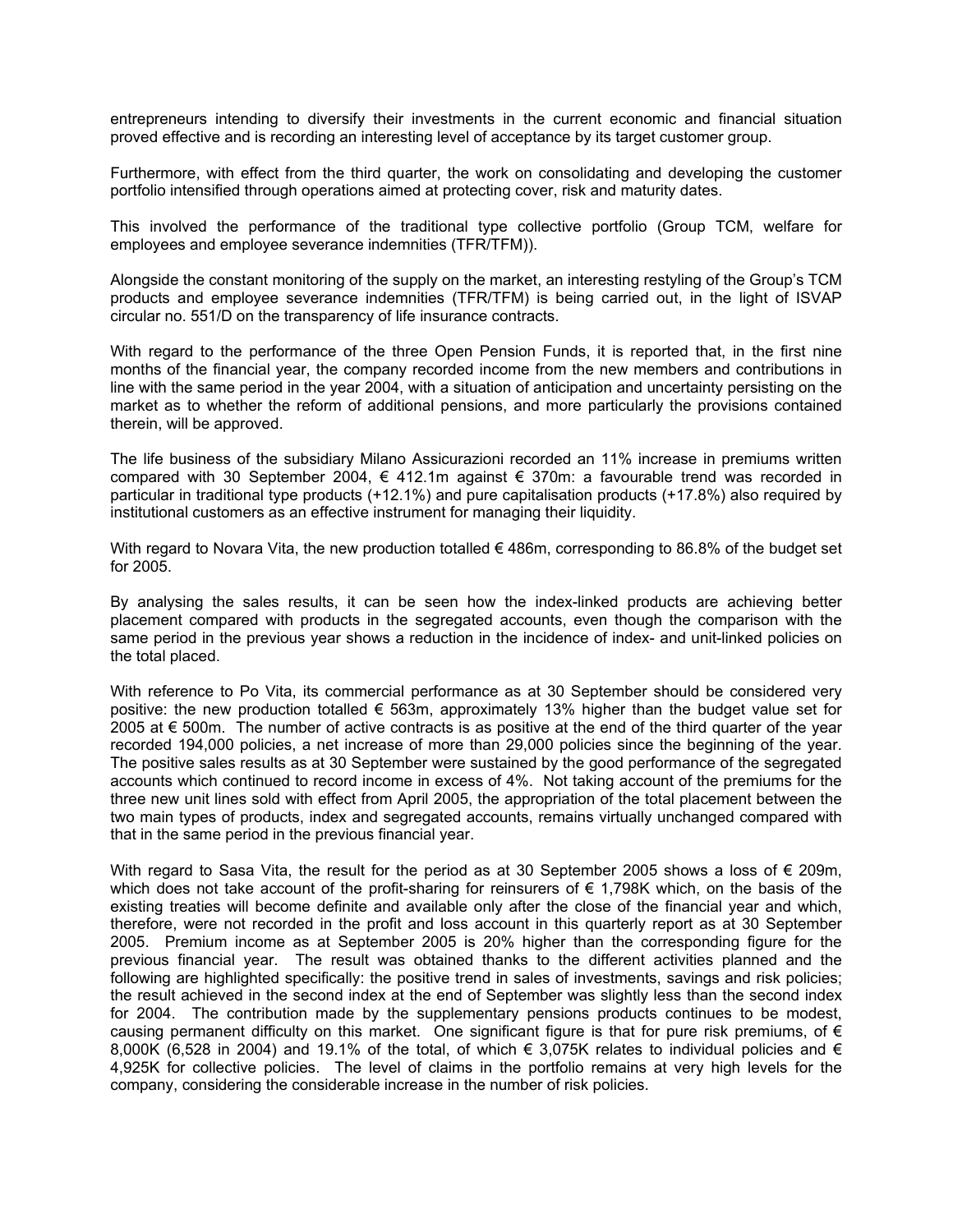# **Assets and Financial Management**

# **Property management**

# **Merger through incorporation of the subsidiary Progestim S.p.A. into the property company Lombarda S.p.A.**

Please refer to the property management chapter in the consolidated half year report for information about the type of operation.

In addition to what was reported in detail in that chapter, it is stated that the Boards of Progestim and Immobiliare Lombarda approved the merger project and the respective capital increases on 22 September.

The merger deed will be entered into at the end of next November and the legal effects of the merger may come into force from 1 December next.

The operation comes within the strategy of developing the property services for the market, strengthening and developing the current mission of Progestim as a company in the Fondiaria-SAI Group working on property services. The company produced by the merger will own important property initiatives which will be carried out in the course of the year and immovables which today are part of Immobiliare Lombarda and require upgrading to be developed.

That operation will produce one of the main property leaders listed on the Italian market operating in all lines of business.

In particular, it is planned to strengthen and expand the operations of the company produced by the merger to all the business areas in which the main Italian and international property companies are present.

# **Invitation to tender issued by Fintecna for the development of the former Florence tobacco factory**

On 14 July 2005, the company FINTECNA communicated to the subsidiary PROGESTIM its acceptance of the binding offer of a partnership for the recovery, conversion and development of the property complex in Florence, the former "Tobacco Factory" owned by FINTECNA. That offer was submitted by PROGESTIM within the scope of the grouping of companies (called the "Cordata Metropolis") of which PROGESTIM, BALDASSINI-TOGNOZZI and CONSORZIO ETRURIA are a part, each with a 29.73% share, in addition to minor components. The value of the offer submitted by Cordata Metropolis was  $\epsilon$ 70m for the property complex.

The procedure started by FINTECNA was aimed at identifying a 50% partner in a new company ("the vehicle company") in which FINTECNA will hold the remaining 50%, which will acquire ownership of properties for the task of recovering and converting them.

At the end of July, Cordata was converted into a "società di capitali" (joint stock company) (Newco) in which PROGESTIM continues to hold a 29.73% stake. The Newco was called "Metropolis", is in the form of a "società per azioni" (public limited company) with share capital of € 120,000 and will hold a joint share with FINTECNA (50% each) in the company owning the property.

A loan will be granted in favour of the company by leading Italian banks aimed at carrying out the project.

# **Acquisitions of properties by the closed property fund TIKAL**

On 29 September, the TIKAL closed property fund signed the following purchase deeds: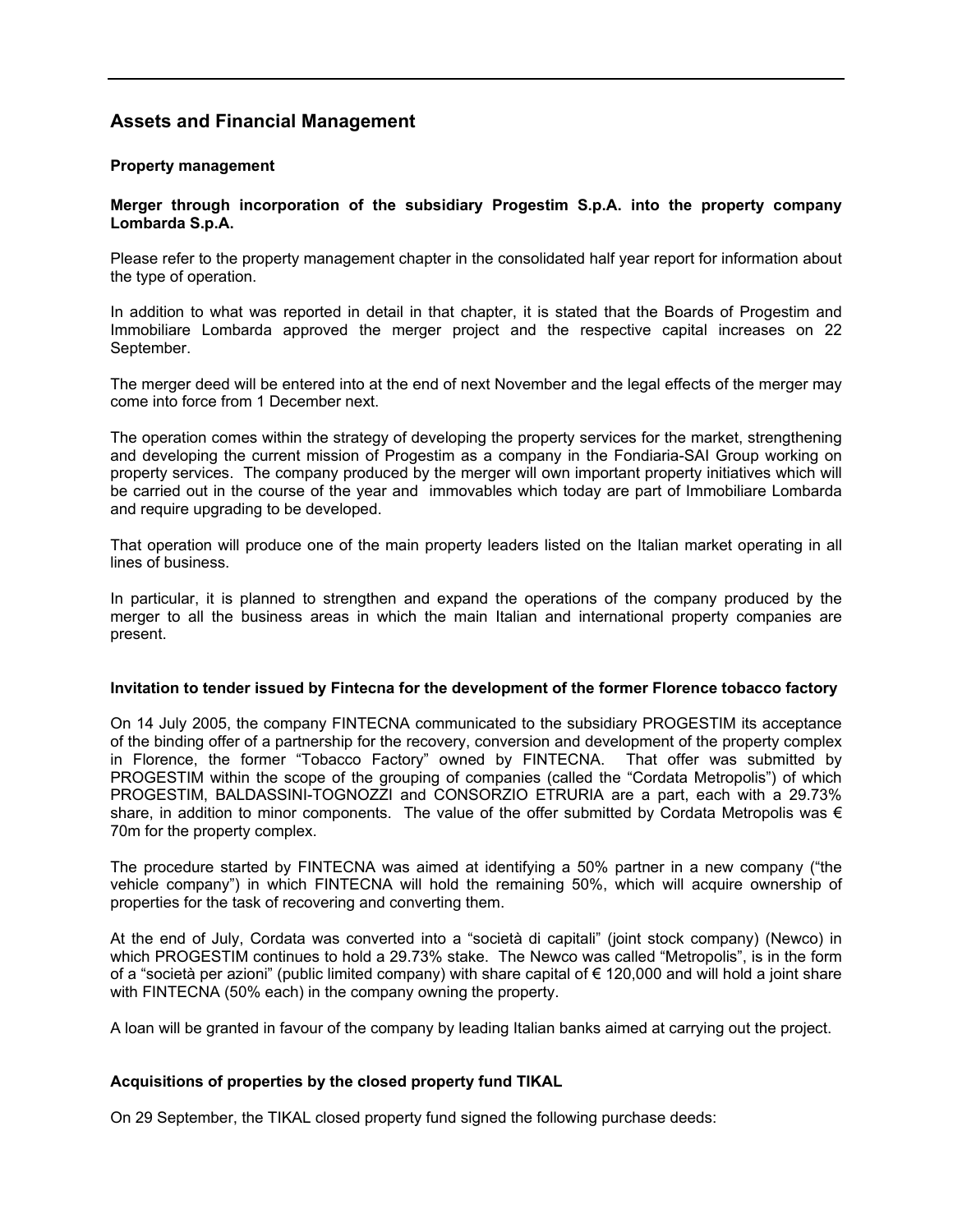- building for residential use situated in Milan via Lampedusa, 11/A for  $\epsilon$  15,000,000;
- building for office use situated in Milan via Tucidide, 56 for € 103,000,000;
- future purchase of a property (construction of a hotel) situated in Pero, via Keplero for  $\epsilon$ 87,000,000.

The legal effects of those transactions will start from 1 October 2005.

Please refer to the specific paragraphs in the chapter on property management in the consolidated half year report for other property transactions carried out in the first six months of the financial year.

#### **Financial management**

During September, the main influence on the macroeconomic data was the negative effect of the tropical hurricanes in August. What seems to be most significant is the consequence of the hurricanes on the production and refining of oil in terms of lower supply and the consequent price rise. That scenario would involve lower economic growth and higher inflation.

For the moment, the 10 year level of the bund is staying around the values for the end of June with a return of 3.15% at the end of September, is reflecting the ECB's monetary policy, which has not changed its rates.

The financial activity carried out by the parent company in the third quarter of 2005 kept to the parameters followed at the beginning of the year and continued to be characterised by a selective asset allocation activity, in such a way as to reduce the rate risks as far as possible and, at the same time, paying attention to the market opportunities for trading operations.

All the financial operations on the debenture markets followed as far as possible a trend correlated to the bund which is the reference for management on the market, seeking to maintain an appropriate percentage of the latent margin on the portfolios.

In order to maintain a substantially measured total duration, the prudential component of the portfolios is normally represented by the repurchase agreements and the CCT.

In detail, the non-life business shows a more pure prudent asset allocation, with a fixed rate component of 57.8% and a duration of 3.22. The variable rate component, however, is 36.8% with a duration of 0.85. Repurchase agreements represent 5.5% of the assets. The total duration of the portfolio is around 2.17.

The life business shows a total duration of 4.82 compared with liabilities with longer maturity dates The composition is sub-divided into a fixed rate component of 70.2% with a duration of 6.12 and a variable rate of 29.8% with a duration of 1.73.

In the non-life bonds portfolio, government bonds represent 76.60% and corporate bonds 23.40%; the life business activity concentrated on the portfolios of the special businesses favouring investments which produce higher returns (the corporate percentage is 25.48% and the government bonds fall to 74.52%).

The stock market also followed a positive trend in this quarter (the SPMIB index increased from 32,500 to 34,700) increasing the latent capital gain and producing capital gains.

Cover operations were also implemented for the share portfolio in order to contain its volatility risk.

With regard to the foreseeable trend in financial management in the months ahead, the negative impact of the price of oil on economic growth will lead to inflationary pressures which could result in a rise in interest rates.

#### **Own shares and shares of the holding company**

In the first nine months of 2005, 1,011,000 ordinary own shares were acquired for an outlay of € 20,840K.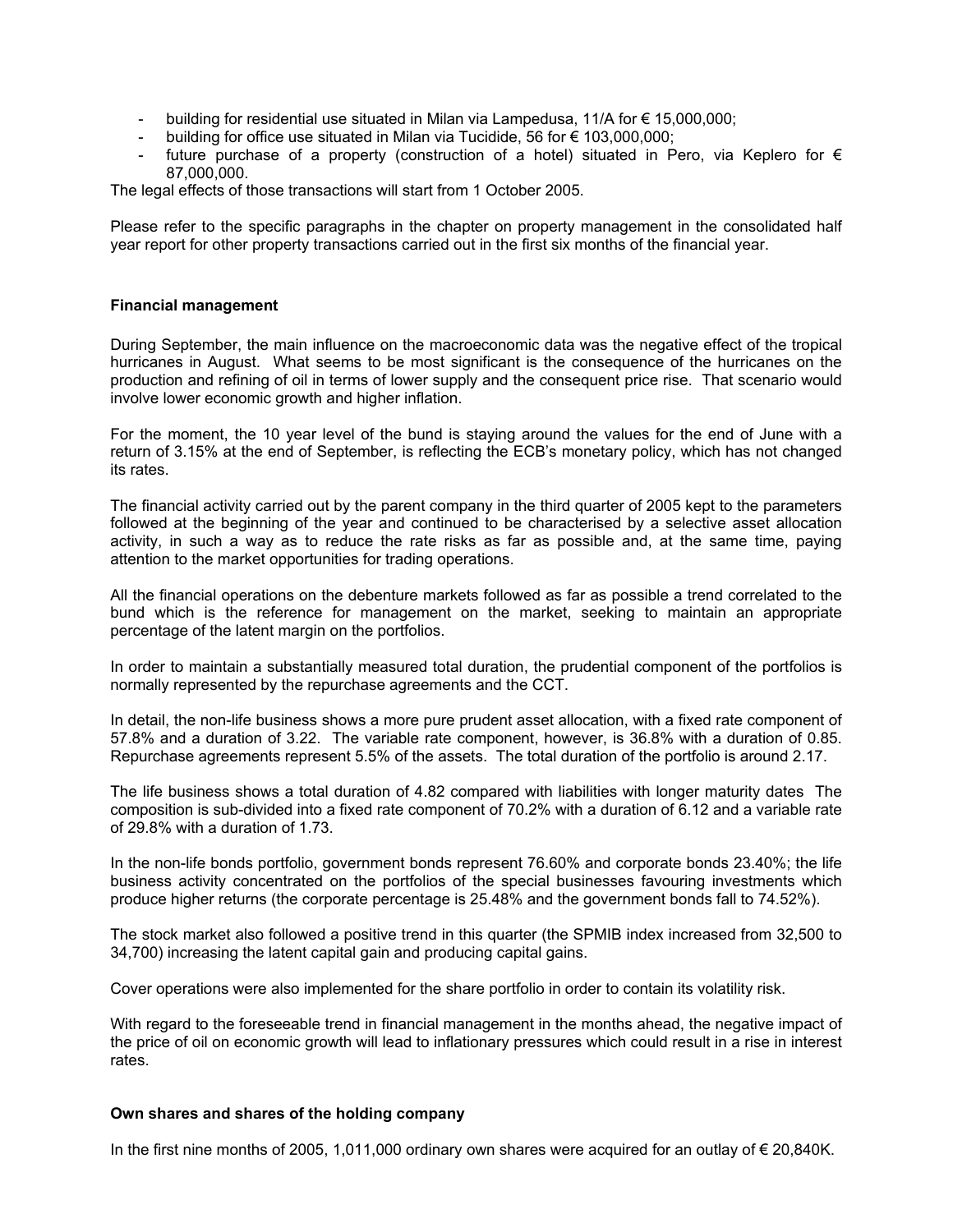Therefore, as at 30/09/2005, there were 6,840,212 ordinary shares in the portfolio equal to 5.27% of the ordinary share capital.

After 30/09/2005, 520,000 ordinary shares were acquired for an outlay of  $\epsilon$  12,459K; as at 04/11/2005 there were 7,360,212 ordinary shares in the portfolio equal to 5.609% of the ordinary share capital, the subsidiary Sainfin-Saifinanziaria Spa holds a further 230,000 ordinary shares equal to 0.175% of the ordinary share capital, the subsidiary Sai Holding holds a further 1,177,000 ordinary shares equal to 0.897% and the subsidiary Milano Assicurazioni S.p.A. holds a further 5,362,557 ordinary shares equal to 4.087% of the ordinary share capital.

In the first nine months of 2005, 827,500 ordinary shares in the holding company were acquired for an outlay of € 1,269K. Therefore, as at 30/09/2005, there were 18,340,027 ordinary shares equal to 5.825% of the share capital.

After 30/09/2005, no operations were carried out, therefore, as at 04/11/2005 there were 18,340,027 ordinary shares in the portfolio equal to 5.825% of the share capital, while the subsidiary Saifin-Saifinanziaria S.p.A. holds a further 66,588 ordinary shares equal to 0.021% of the share capital and the subsidiary Milano Assicurazioni holds a further 8,947,710 ordinary shares equal to 2.822% of the share capital.

# **Other Information**

# **Sales organisation and staff**

It is reported that, as at 30/09/2005, the Fondiaria-SAI Group has 5,960 employees (6,020 as at 30/06/2005), of which 2,728 are employees of the parent company (2,746 as at 30/06/2005) and 3,232 employees of subsidiaries (3,274 as at 30/06/2005).

With reference to the third quarter of 2005, the territorial distribution of the Fondiaria-SAI agencies is as follows:

|              | <b>SAI Mandate</b> | Fondiaria<br><b>Mandate</b> | <b>Total</b><br>at<br>as<br>30/09/05 | Total<br>at<br>as<br>31/12/04 |
|--------------|--------------------|-----------------------------|--------------------------------------|-------------------------------|
| North        | 439                | 254                         | 693                                  | 704                           |
| Centre       | 207                | 157                         | 364                                  | 355                           |
| South        | 177                | 154                         | 331                                  | 349                           |
| <b>TOTAL</b> | 823                | 565                         | 1,388                                | A08,                          |

As at 30/09/2005, income was produced mainly by 3,651 agencies (3,643 as at 31/12/2004), which operate through 3,314 points of sales (3,327 as at 31/12/2004) representing the traditional sales channel.

There are 823 agencies with the SAI mandate, consisting of 236 town agencies and 587 general agencies

With reference to the agencies with the La Fondiaria Assicurazioni S.p.A. mandate, it is reported that, as at 30/09/2005, there were 569 agencies, of which 565 on contract and 4 direct agencies.

# **External relations and communications**

The most significant initiatives in the first nine months of the financial year were:

- the launch of the new motor vehicle product "Nuova la Global", through the organisation of the Convention with the Fondiaria and Sai agency networks and the preparation of communication tools to support the local marketing initiatives.
- the Presto&Bene incentive, a Group initiative aimed at supporting and supplying the single bodywork repair network for which a complex system of conversion of claims channelled through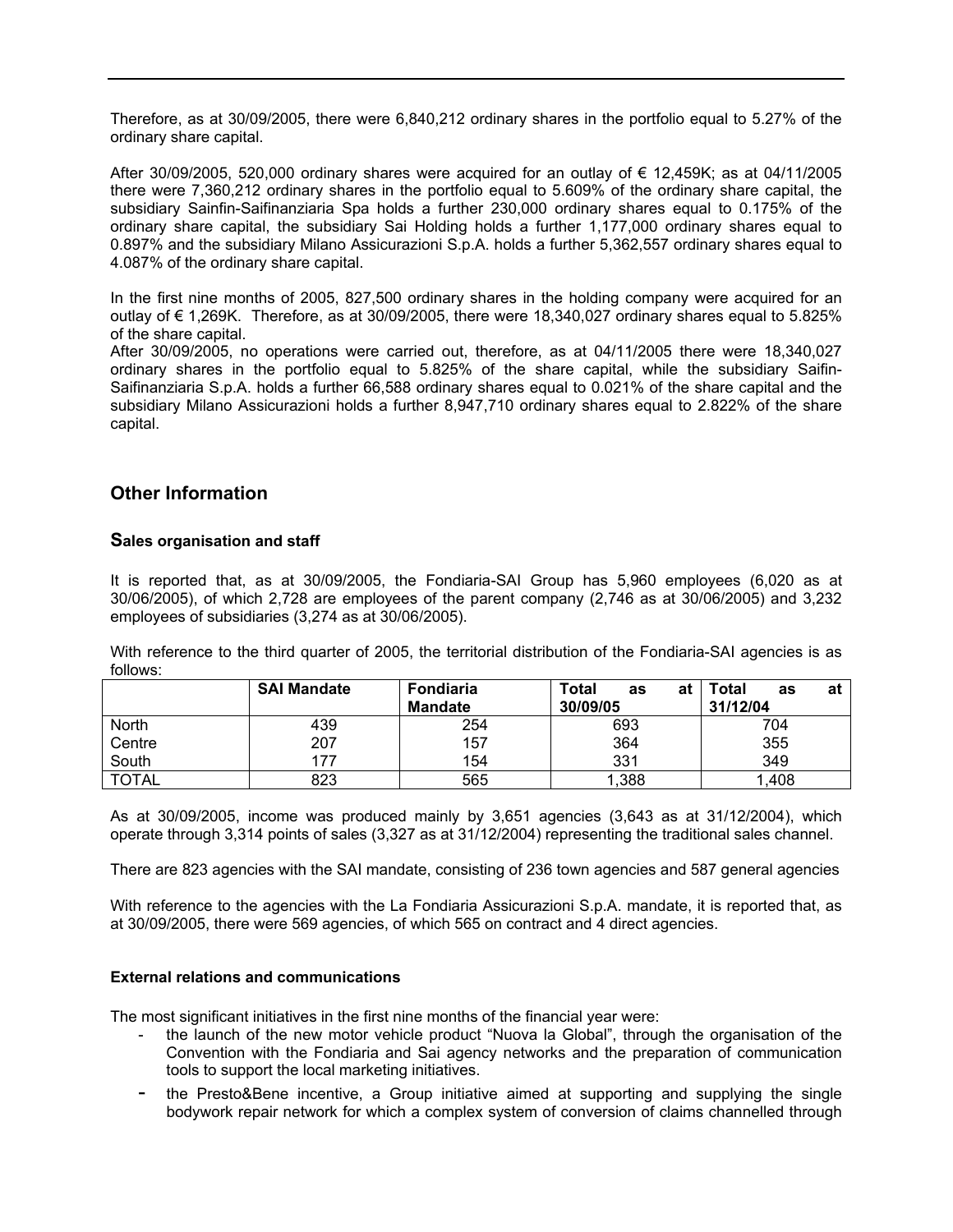cumulative points was developed – in co-operation with the Claims Department and the ICT department - used for the collection of premiums, and a website was launched on 1 April.

the review of all the communications tools for products in the health sector (Sanicard system).

Within the scope of the brand identity activities, the Group's Style Chart was completed and it was applied to all the on-line and off-line communications tools for Fondiaria-Sai and the other Group companies from the beginning of the year. In that area of activity again, the new Group Profile was completed and produced, planned in two editions: one for the institutional community and one for the agency networks. Finally, a new concept-store – in line with the Group's system of values and visual identity – was defined for the agencies: in synergy with the territorial commercial structures of the Sai Division, the project is at the test stage.

With reference to ISVAP circular 533/D on the introduction of new obligations on transparency in the life insurance market, the parent company is continuing its support for the agencies on introducing systems and procedures capable of guaranteeing the control required on the communication of traditional and online products/services by the agencies.

There are currently activities aimed at defining and producing specific product communications kits to be distributed to the agency networks in the formats most suitable for production, which will enable them to activate commercial initiatives on their own territory supported by communication tools which meet the ISVAP requirements and, therefore, authorised by the company responsible.

With regard to cultural and social interventions and those aimed at maintaining the Group's image, it is planned that the Group identification system will be completed by using the main institutional tools (Group institutional advertising, continuous implementation of the Visual Identity Manual, institutional communication kit for agencies on the territory) and a restyling of the image of the products in the non-life sector by preparing information sheets on the internet for wider circulation, as stated by ISVAP. In order to continue to harmonise the existing company cultures, thereby producing a unique Group culture, Internal Communication started to be co-ordinated to guarantee consistency and approval of the initiatives intended for all the Group's employees and the distribution networks. There are plans to produce tools aimed at sharing information: NEWS newsletter, TEAM in-house paper, LINEA DIRETTA CLUB magazine.

The press office is working to guarantee a constant flow to the media relating to Group companies. It supported the publication of the results of the half year reports, the Group's objectives and strategic operations started, in the banking insurance and property sectors, with interviews with the Managing Director and encouraging contact between senior management and journalists with a view to transparency and dialogue for a better perception outside the company of the company's image and the activities it carries out.

# **Significant Events Occurring after the Quarter**

Within the scope of the process of the company reorganisation and rationalisation in progress, on 20 October 2005, the Board of Directors of Fondiaria-SAI approved pursuant to the statutory law, by a resolution recorded in a public deed, the merger by incorporation with the company of the companies Effe Servizi S.r.l., Assicapital S.r.l. and Webb@ti.S.p.A. all wholly-owned subsidiaries of Fondiaria-SAI. The merger will be completed by the end of this financial year.

As it is a company reorganisation within the Group, these operations will not affect the result and the consolidated equity.